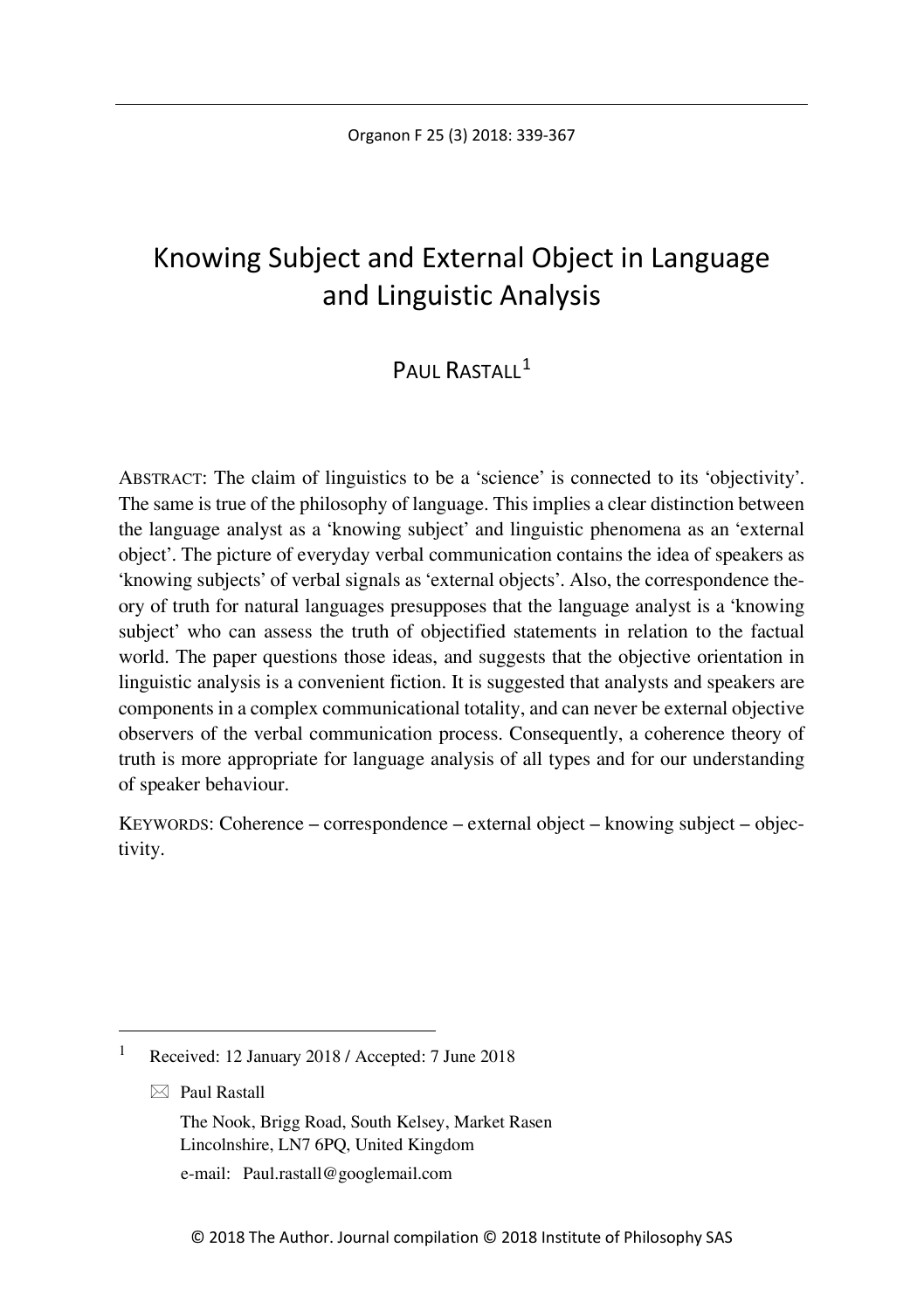#### **1. Scientific objectivity and language**

Linguistics has long claimed to be a 'science' and to have a 'scientific' approach. Linguists of an earlier generation, such as the American structuralists or the Danish theoretician, Hjelmslev (1953), very explicitly tried to put linguistics on a 'scientific' footing, and the 'scientific', nature of linguistics continues to be asserted to this day, for instance on the website of the Linguistic Society of America (online[2](#page-1-0)) and in too many works on linguistics to name. This claim seems to rest on the alleged objectivity of linguistic analysis. A typical view is that of Martinet (1989, 6), who says,

Une étude est dite scientifique lorsqu'elle se fonde sur l'observation des faits et s'abstient de proposer un choix parmi ces faits au nom de cer-tains principles esthétiques ou moraux.<sup>[3](#page-1-1)</sup>

In various contributions to the *Quora* website (online<sup>[4](#page-1-2)</sup>), a number of linguists justify the 'scientific' nature of linguistics by reference to the use of the 'scientific method' in linguistics. Numerous linguists have presented versions of 'scientific method' (Bloomfield 1933, Cook 1971, Sampson 1975, Mulder 1989 among many others). By this, they seem to mean that observation, hypothesis, and testing, controlled by explicit theory (inductive or hypothetico-deductive), ensure that linguistics is a 'science' in the same way that other disciplines are considered to be sciences—and, indeed, those characteristics, along with quantification (found in some areas of linguistics, but rarely relevant in central, qualitative, linguistics), are often met with in expositions in the philosophy of science in one form or another. Such views are so widespread in linguistics that they can be considered dogma. This 'scientific' view implies that there is an observer distinct from, and observing, facts, phenomena, or data. The 'knowing subject' is usually taken to be a being with unique consciousness and/or unique personal experiences or an entity that has a relationship with another entity that exists

<span id="page-1-0"></span> <sup>2</sup> https://www.linguisticsociety.org

<span id="page-1-1"></span><sup>3</sup> 'A study is said to be scientific when it is based on the observation of facts and refrains from choosing between these facts on the basis of aesthetic or moral principles' (trans. PR].

<span id="page-1-2"></span>https://www.quora.com/why-is-linguistics-considered-a-science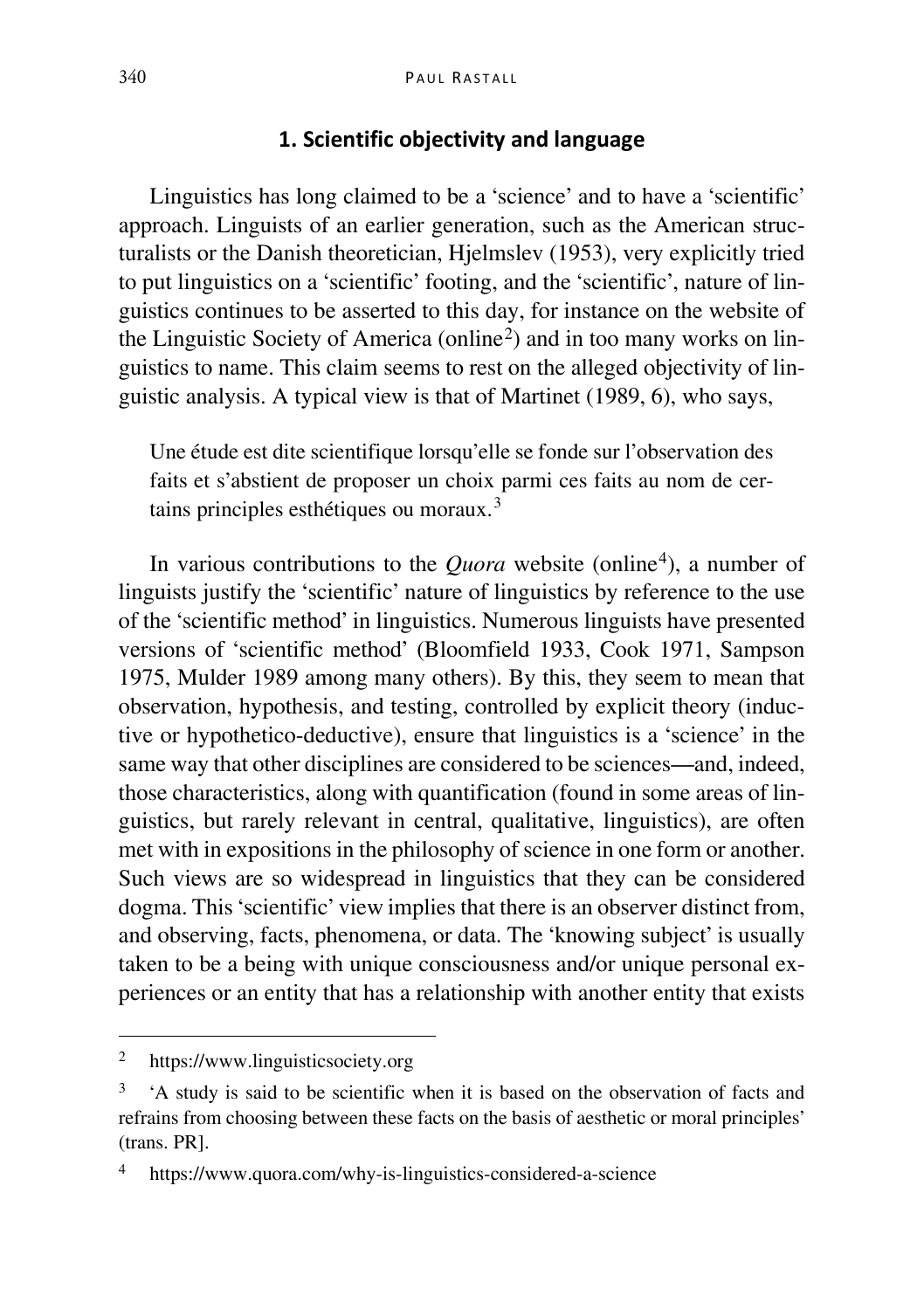outside itself (various such definitions are easily found in reputable sources online). An observer is a 'knowing subject' in those terms. Linguists, then, are claiming to be objective observers of external phenomena, who can apply 'scientific' methods to arrive at representations, and explanations, of verbal 'reality'. Presumably, philosophers concerned with language hold a similar position. Does this claim stand up to scrutiny? Are language users or observers 'unique', and is language 'external' to them?

This widely held view of the scientific status of linguistics is similar to that in well-known pronouncements on the nature of science, or the scientific point of view, of philosophers of science such as Popper, who asserts, in a similar way to Martinet, that objectivity implies that 'scientific knowledge should be *justifiable*, independently of anyone's whim' (1972a, 44). While Popper denies that any scientific theory can be absolutely justifiable (any theory might be refuted), the objectivity of scientific statements can be supported by 'intersubjective' testing. Objectivity in linguistics, as elsewhere, rests on the impartial observation and recording of speech phenomena and its associated behaviour in speakers as well as on intersubjective agreement about those observations. It also involves the application of clear and reasoned criteria in the analysis of the said phenomena and behaviour to produce descriptive and explanatory models for the understanding. Linguistics has always been concerned with its methods of analysis (or 'procedures' in earlier versions). In all of this, there is the implication that one can distinguish between the linguist-observer and the observed phenomena (and/or behaviour). That is, that the linguist-observer is external to the process of communication, which is 'objectified' or 'reified' for the purposes of analysis. However one conceives of the communication process—in terms of a Saussurean 'speech circuit' (1972/1916), Bühler's <Organonmodell> (1934), or some version of Shannon and Weaver's communication process model (1949)—, the linguist-observer is taken to be an impartial and objective onlooker, and the phenomena are the objects of study. Alternatively put, linguistic analysis involves a radical dichotomy between the knowing subject and the object of study. That, of course, could be said of any science, [5](#page-2-0)

<span id="page-2-0"></span><sup>&</sup>lt;sup>5</sup> This paper is not concerned with natural sciences. Both linguistics and natural sciences employ models and theory-based reasoning, but using and observing language involve being *internal* to the process under observation.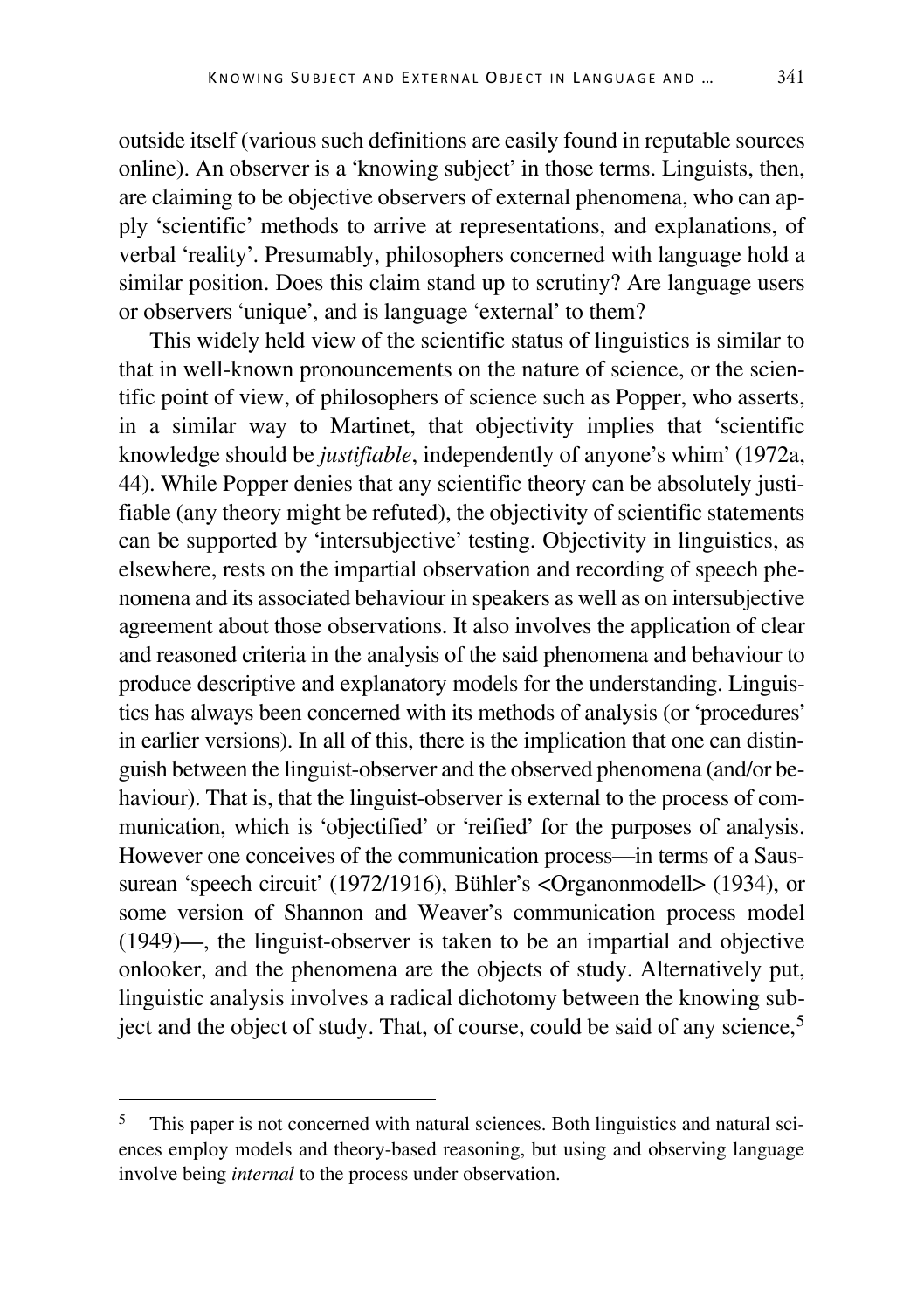but we may ask whether the analysis of verbal phenomena is really so objective.

Popper's intersubjective agreement replaces a single knowing subject with a plurality of knowing subjects, which may remove the individual whim or allegations of inaccuracy (as well as some of the uniqueness of the experience or consciousness of language), but it is clearly not a sufficient condition of agreement on the nature of phenomena, let alone of the correctness of a statement or theory, since our theories and statements (or even observations) may prove wrong, however many people agree to them—and, of course, it is well known that linguists can, and do, differ in their interpretations of the 'same' phenomena. The notorious case of the morphological status of *cranberry*—i.e. does it consist of a single component or a combination of signs?[6](#page-3-0)—(the arguments around which are well discussed by Harris 1973, 66*ff*) is a case in point, as are differences over the phonemic status of affricates, such as [ts]/[c], [tš]/[č], (the problem of 'un où deux phonèmes'—whether a phenomenon is to be analysed as 'one or two phonemes'), or the analysis of syntactic constructions as combinations or dependencies. Nor is intersubjectivity a sufficient condition of objectivity, since the selection of data and methods may also be distorted by current or favoured trends or paradigms. Popper also, of course, puts scientific knowledge in the realm of the '3rd World' (or 'World 3') of rational ideas allegedly existing separately from any knowing subject (1972b, 153 *ff*). Popper's view seems to be an extension of the idea of 'subject invariant' qualities (Harré 1976, 160) leading to an objectivity which is fundamentally quantificational. Most linguists would insist on the subject-invariance of their data, although most linguistic analysis is *qualitative*. When we set up phonemes or grammatical relations for the purpose of accounting for communicational behaviour, it is the transparency of the theory and methods applied to agreed data sets which is supposed to overcome subjectivity. Linguists (and others) typically overlook what Harré calls 'the contribution of the knower to the known' (1976, 21*ff*). In language analysis, that contribution comes from the *selection* of data, theory, and methods, as well as from the position of the linguist-observer (which accounts for differences in interpretation in the cases listed above). That is, linguists also tend to

<span id="page-3-0"></span> <sup>6</sup> And, of course, *mutatis mutandis*, for many other expressions. *Cranberry* was a test case.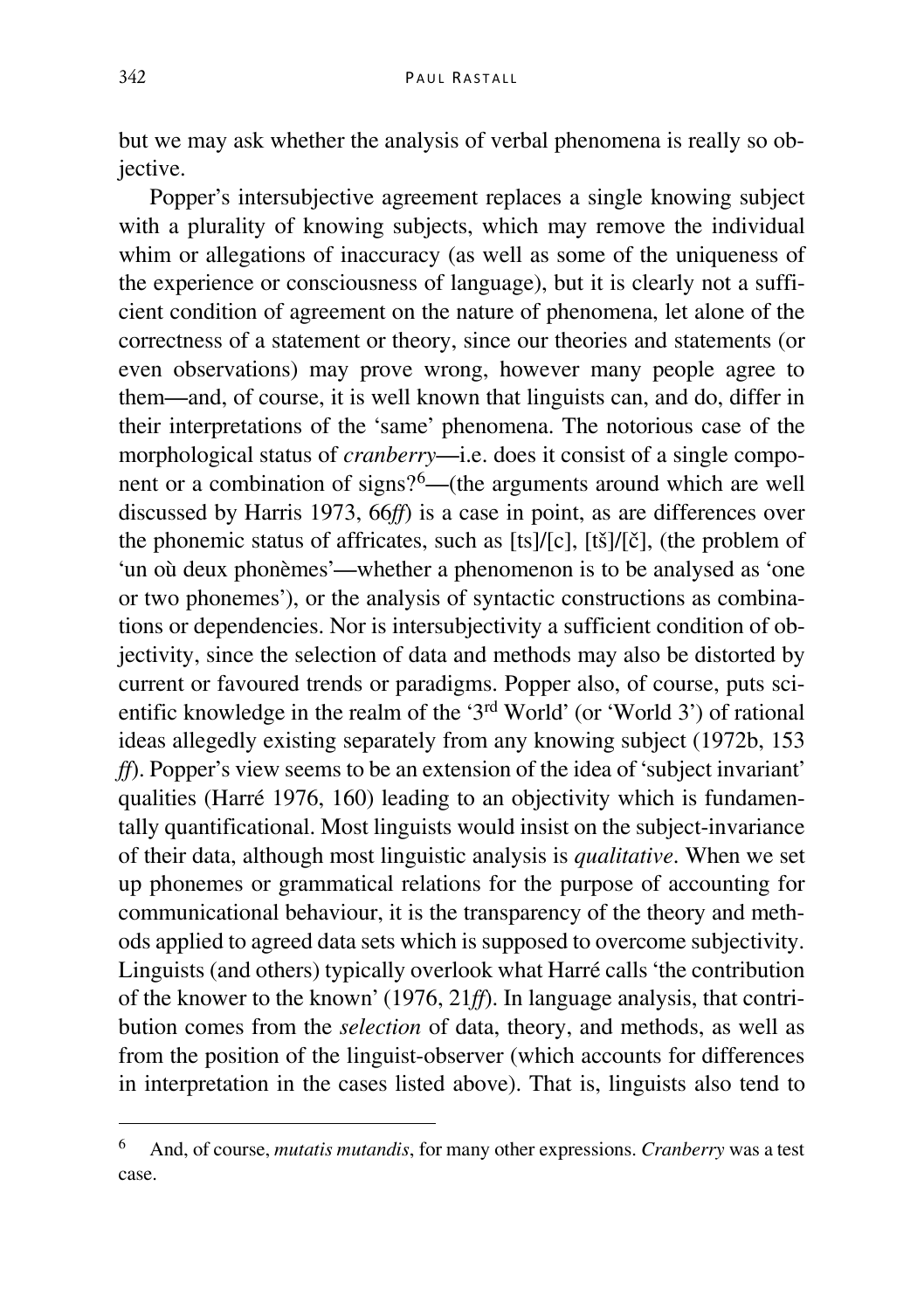ignore the arbitrariness of their theoretical positions (noted by Hjelmslev 1953, Ch. 5) and, hence, the theory-laden nature of observations and descriptive or explanatory pronouncements (Rastall 2006a, 2011). This raises the problem of the relationship of the knowing subject to verbal phenomena.

Part of the linguistic conception of language is the view, or observation, that participants in the communication process (human speaker-listeners, sender-receivers) *also* adopt an objective viewpoint with respect to speech signals and their associated messages. That is, the participant in a speech act considers, however briefly (and almost certainly unconsciously before conscious awareness), any speech signal and its message from a number of points of view for the purposes of understanding ('meaning-making') and appropriate response, and, where deeper thought is required, the speakerparticipant considers the form and content of speech more extensively. One imagines, then, that the speaker-listener treats the speech signal as an objective fact.

When the poet, Robert Burns, addressed a field mouse as a 'wee, sleekit, cow'rin', tim'rous beastie', we can consider the line from various points of view—a grammatical whole, a compilation of adjectives and their appropriateness, the use of dialect, the metre of the line, the connection to the rest of the poem, etc. In each case, the line is objectified for consideration (see Rastall 2006b for further discussion). It is this objectification, or reification, of a verbal signal or text which is needed for the 'self-referential' or 'meta-linguistic' function of language—using language to discuss other language products.

Mulder (2005, 74) points out that in practice all linguistic analysis and participation in speech acts involve such a reification of verbal products, but that objectified verbal products of whatever kind (sentences, words, references, register effects, etc.) are the creations of our brains engaged in communicative acts. Much linguistic philosophy and logical analysis of propositions similarly presupposes the objectification of sentences. Thus, Strawson's analysis of simple propositions into identifying subject expressions and characterising predicates (1968, 5*ff*) or any other analysis of sentences such as *Snow is white, Mary is Australian*, etc. presupposes the reification of the sentence for the purposes of discussion—in effect, it becomes (as a counter in discussion) a citation form. Again, there is a clearly implied distinction between the speaker-participant, as a knowing subject,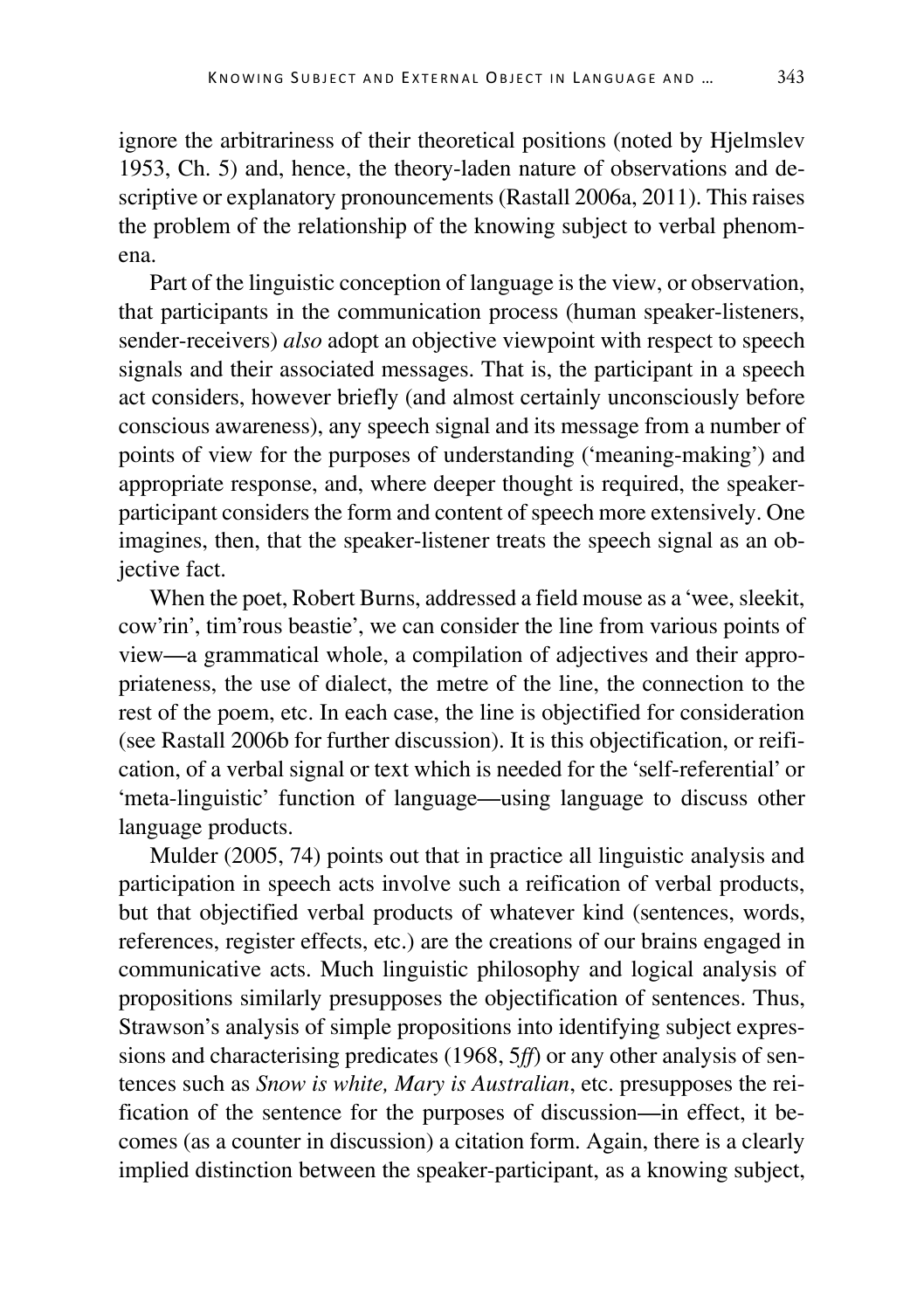and the speech signal/message as an object or objectified action external to the speaker.

That distinction seems to be inherent in the Shannon and Weaver model of communication (1949) or its variants—a 'sender' forms and transmits a 'signal' to a 'receiver' who decodes it.<sup> $7$ </sup> The linguist, in observing and analysing speech acts, is the knowing subject observing this subject-to-object signalling relation between senders and receivers as itself an object for study, usually abstracting the signal and its message, the text or utterance, for analysis. Similarly, the text or utterance can be analysed in relation to the situational or discoursal context. This position is common in linguistics, and seems to be inevitable for the purposes of analysis, although we may know that a speech act is not a static 'thing' but a dynamic process or event taking place in time with complex transformations of energy and informational state in the participants related to also complex situational and discoursal contexts. The objectified verbal product comes into being through our cognitive processes (as Mulder observes in the same article). But its interpretation also depends on our integration into the speech community.

## **2. Is there a clear subject-object dichotomy for language and language analysis?**

Now, it would be reasonable to ask then whether the relation of subject to object is really so clear-cut both in the case of the linguist-observer and in the case of the real-life participant in a speech act, when we consider that any verbal product is the creation of our brains and is reified as a representation to us. While the objective orientation is useful for the development of understanding and is central to the Cartesian model of rational enquiry, it should be clear that the subject (linguist or participant) and the object (verbal signal/message) are both parts of an inter-connected totality. Viewed, as it were, from the perspective of an alien spaceship, earthbound subjects and verbal objects (texts, utterances) are just components in a complex and interacting whole. Indeed, an *isolated* individual is not part of the

<span id="page-5-0"></span>Lakoff and Johnson (2003,140*ff*) criticise the view that 'the speaker puts ideas (objects) into words (containers) and sends them (along a conduit) to a hearer who takes the ideas/objects out of the words/containers' as inappropriate 'objectivism'.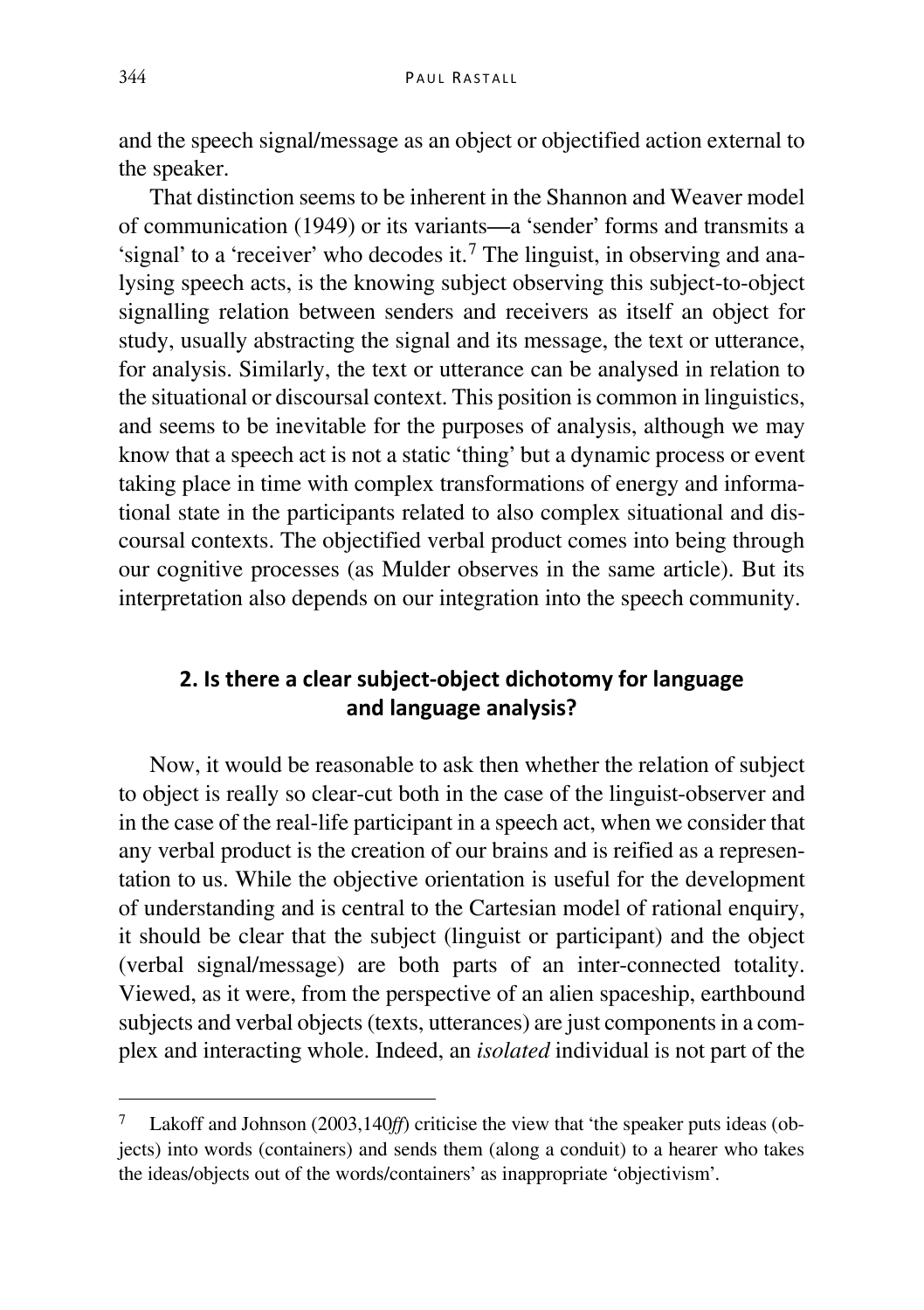social organism of communication, however much he or she might engage in internal dialogue. Internal dialogue is in part a substitute for social interaction necessary to humans. [8](#page-6-0) Human communicative interaction could then be seen as a very complex single organism consisting of interacting individuals, rather as we can see a colony of ants as a single organism of communicating individuals, where acts of communication are a means to the functioning of the whole community by coordinating and integrating individuals into it, and where the individual's orientation and needs are met through communicative integration. We can see that in daily acts of communication, for example in making purchases in shops or requesting and receiving directions, or in the maintenance of social relationships.

The neuroscientist, David Eagleman, makes the point (2015, 133) that, while each individual feels independent from all others, 'each of our brains operates in a rich web of interaction with one another… an enormous amount of brain circuitry has to do with other brains'. Verbal communication, from this perspective, would be a property for the functioning of a community, which determines our speech and its interpretation. The objective viewpoint of the linguist or language analyst would then be just a useful fiction for the purposes of discussion and explanation.

Such would be the view of idealist philosophers such as F.H. Bradley (1897, 99*ff*), who emphasised the difference between the appearances of our lived experience and the inter-connected oneness of underlying reality (in common with a long line of oriental and western monists $9$ ). The physicist, Carlo Rovelli, makes a similar point about the interconnectedness of the physical universe (2016, 22). The signals and messages of texts and utterances appear to us to be external objects which we know as isolated individuals, but we ignore our integration into a wider social whole and the acquired and unconscious verbal processing which make communication possible. That processing requires the connectedness of individuals into a communal totality. Communication links human organisms into a social whole. That integration into the social organism implies interpretations and appropriate behaviours which come from being *part of* the social totality,

<span id="page-6-0"></span>It is also the normal means to the construction of reality and our representation of it, but that is a different issue.

<span id="page-6-1"></span>E.g. practitioners of Daoism and Zen in the east or from Parmenides through Spinoza on in the west.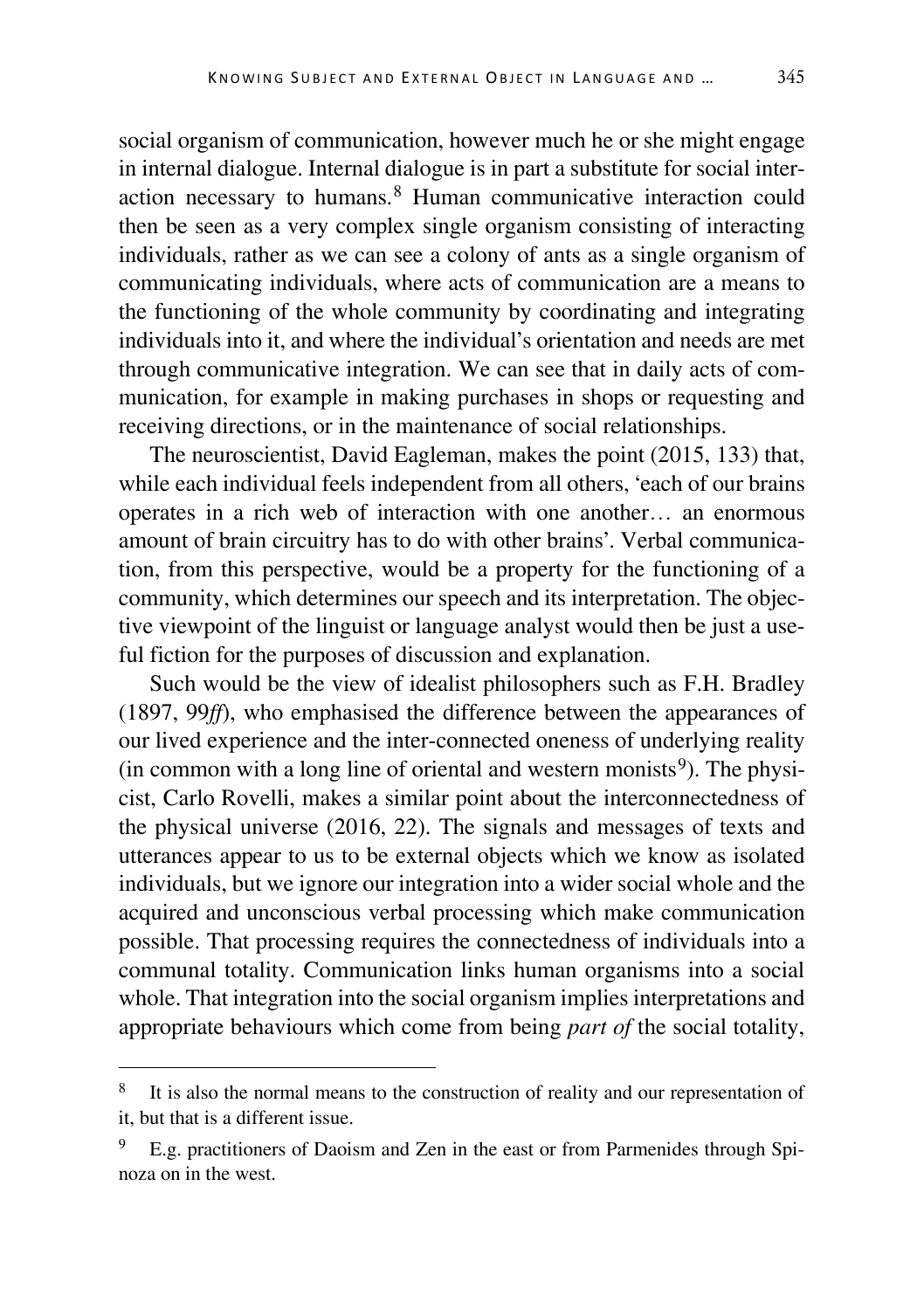not separate from it. Bradley says in the same context, 'the secondary qualities must be judged to be merely appearance' (1897, 15). The imagined clear distinction between knowing subject and external object is one of those appearances, and our awareness of the qualities of speech (phonological, grammatical, semantic, social/aesthetic), which are the products of our cognition (whether as speakers or analysts), are also appearances—i.e. they are the way verbal products and behaviours seem to us at an everyday level, not the real, unobservable, cognitive processes giving rise to our awareness of language. As Bradley says in the same chapter, the 'arrangement of given facts into relations and qualities may be necessary in practice, but it is theoretically unintelligible' (1897, 22). The knower and the known, on this view, are parts of a single totality<sup>[10](#page-7-0)</sup> but in which an 'objective orientation' is a useful fiction. All of our judgements, as speaker-participants, about the nature of language involve 'secondary qualities' that are inevitably just the way things appear to us from a given perspective and through the prism of our cognitive processes.

The idea of an 'internal mental model' is relevant here (see e.g. Kintsch & van Dijk 1983, and Johnson-Laird 1983, 2006). Any perceived event or experience, including verbal products, is seen as a 'reality' by reference to, and constructed by, unconsciously formed cognitive 'models'. In the case of verbal products, their reality arises from 'models' as organised expectations from the mass of verbal associations in many dimensions in the brain. Each individual's mental model is different, and so each verbal product is constructed differently. That would partially explain the variations in response to verbal products. The theory that mental models play a major role in constructing reality suggests that the construction of verbal products by the speaker-participant is a matter of secondary appearances rather than objective orientation; they arise via our brain processes. For the language analyst, one must imagine both the integration of the analyst into the communicational totality and an additional layer of anticipations due to his or her preferred analytical model—itself a function of mental modelling through education and experience.

A major issue here is the limitation which, as Bradley (above) suggests, is imposed on us by our senses. The appearances of our lived experience

<span id="page-7-0"></span><sup>&</sup>lt;sup>10</sup> 'The absolute is not many; there are no independent reals' according to Bradley (1897, 99).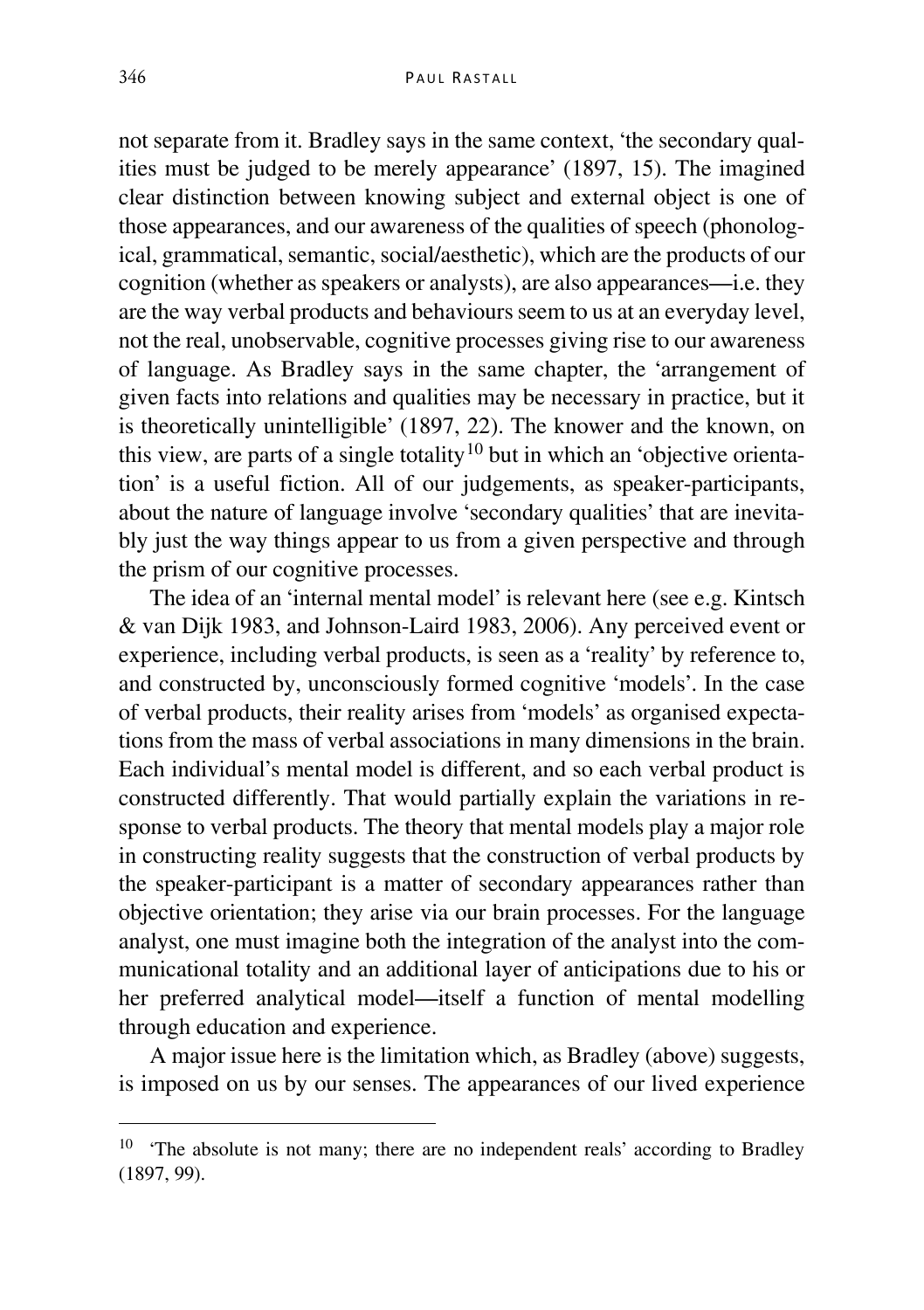are created through the mediation of our senses. Our cognitive processes which make sense of the physical input to our perceptions, noted by philosophers from at least Berkeley (1710/1910) onwards, further partly determine our representation of the world. The theory of internal mental models is a modern version of this long-standing philosophical viewpoint. Thus, it is a commonplace of science that the real 'ultimate' reality is not as we perceive it (e.g. Rovelli 2016). For example, we can know that grass is not actually green, however counter-intuitive that may seem to the Dr Johnsons among us. While our senses and cognitive processes tell us that grass is an object which has the property of being green in colour, we know that what we perceive is reflected light in the 'green' portion of the spectrum. Chlorophyll in grass absorbs the other wavelengths in the light spectrum. What we see as green is the reflected light, not an inherent property of grass, but that light is interpreted by our cognitive processes as 'green'. If our brains worked differently, we might see that light as another colour in the way that insects see yellow evening primroses as 'blue' in ultra-violet light. The point is that the objective viewpoint of the knowing subject is dependent on both the interaction of the subject with the object and on the interpretation of that interaction by the processes in the subject's brain. This suggests that the state of affairs is no different in the case of the speakerparticipant or the linguist-observer; i.e. we must expect that any ultimate verbal reality is not as we perceive or represent it. So, we must ask, is the alleged objective orientation of the linguist-observer or speaker-participant

In the case of the linguist-observer, it is obvious that the linguist is not generally a participant in any communication process and is, therefore, in that sense external to it. For example, in considering the structure and communicational functions of imperatives or discourse counters, such as *Pass me that hammer, will you?* or *So, what next?*, the *linguist* is not the recipient of the request or expected to respond with a suggestion. The linguist is concerned with observing what participants in the communication exchange say and do, i.e. having an 'objective orientation'. This is also the (rather simplistic) idealisation described by Quine (1961, 29*ff*) in his account of how a field linguist might learn the meaning of *gavagai* as 'rabbit' in an otherwise unknown language.

justifiable?

The most extreme position adopted by any linguists of the external observer approach was that of American structuralists, notably Zellig Harris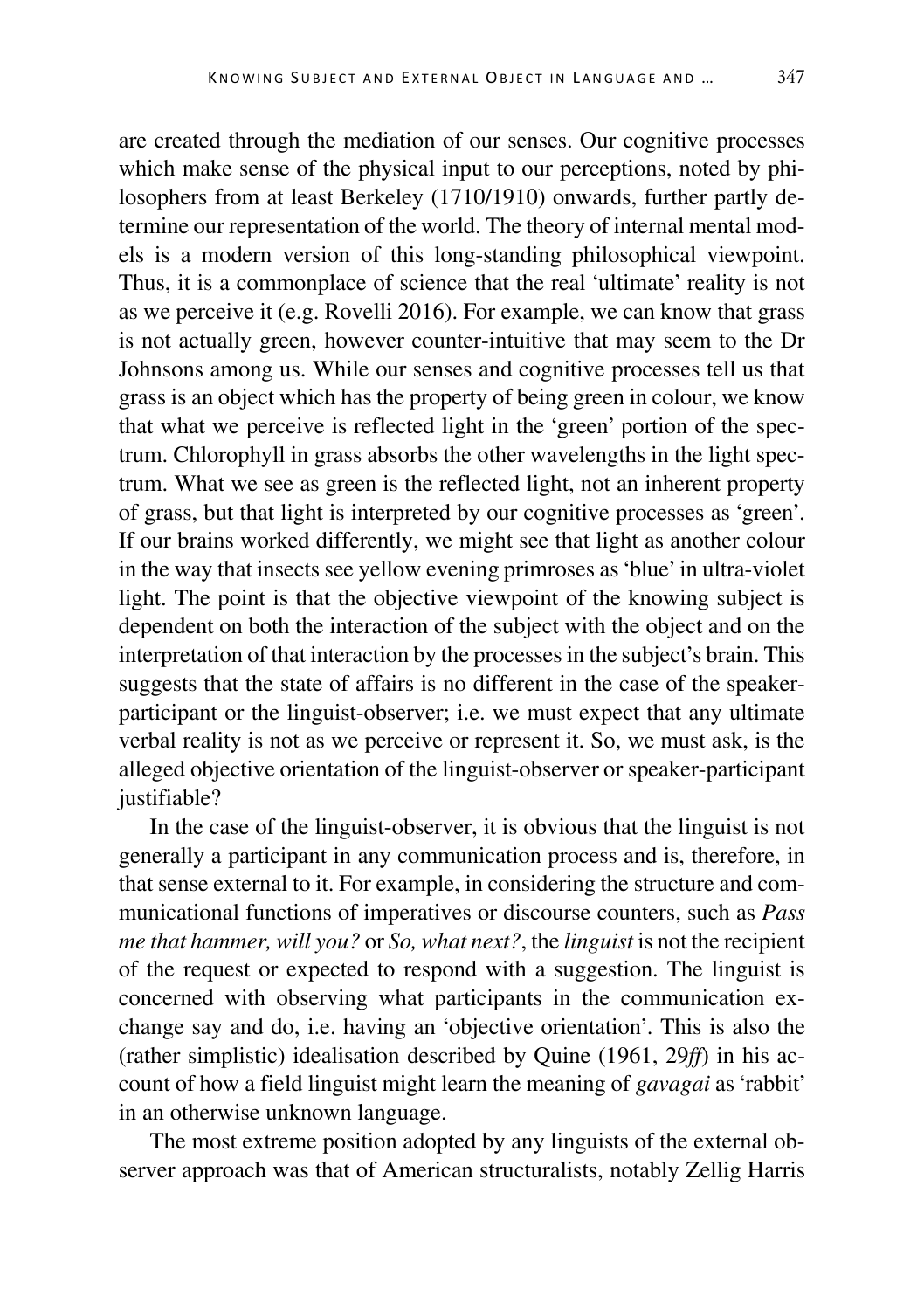(1951, 1-24). They effectively claimed that the linguist was a kind of observer-analyst who would experiment with speech like test-tube specimens, i.e. applying 'procedures' to a 'corpus of data'. That involved the claim that linguistic analysis could be carried out by purely distributional means and without reference to 'meaning'. It is well known that this idealised approach was never even remotely attainable, or in fact attempted in the extreme ideal form. The reasons for the failure lay in the fact that the recognition of speech components and relations, and their understanding, require awareness of speech functions, the social values of speech, and the diverse parameters of meaning—Quine's idealised picture is closer to the reality of the field worker. Even in a known language, our construction of a relation between *Fred* and *left* in *Fred left*, for example, requires such an awareness—we intuit the connectedness of the signs, which we interpret as a grammatical relation connecting the component signs into a complex sign consistent with the patterns in other combinations. The connection is not overt or formally signalled in either the proper name or the verb—as indeed is the case with most grammatical relations.<sup>[11](#page-9-0)</sup> Furthermore, the determination of where grammatical constructions begin and end (and hence what relations we set up), however, is frequently quite difficult and a matter of arbitrary decision (Rastall 2003). For instance, how many 'sentences' are there in utterances such as: *It's going to rain, I think; Two for the price of one—a good deal, that!* among many others? One's answer depends on one's theoretical and methodological stance; not least, how we define 'sentence'. We 'know' that Burns' mouse is a *wee beastie,* a *sleekit beastie*, a *cow'rin' beastie*, and a *tim'rous beastie*, because we recognise the separate connection of each adjective to the noun, and that implies that the linguistobserver or speaker-participant is *internal* to the communication of the poem; one needs to be an English speaker to recognise the grammatical and semantic connections in Burns' line. All grammatical connections are, in fact, intuited from our knowledge of the language. Furthermore, even the recognition of speech sounds involves our construction of them through cognitive processes. What we hear as [p] or [a] is constructed from our perceptions of sound energy. In analysing Russian, we must be able to

<span id="page-9-0"></span> <sup>11</sup> Juxtaposition/sequencing plays a role in the identification of patterns, but not all juxtapositions are interpreted as grammatical relations. In *Fred never left*, *never* is grammatically associated with *left* but not with *Fred*.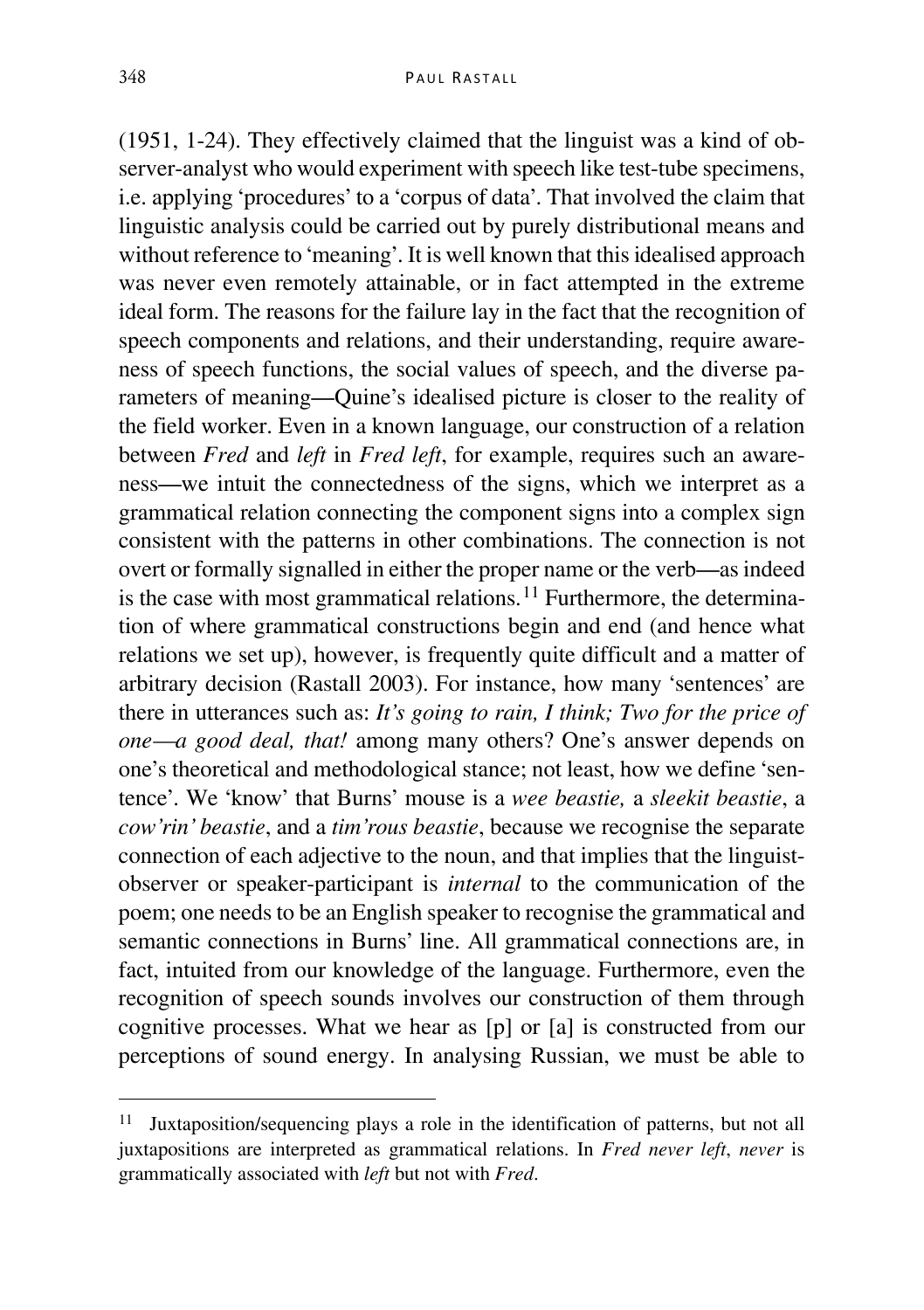recognise and interpret the difference between palatalised and non-palatalised consonants, and in Chinese the different tones as well as the distinction between aspirated and unaspirated consonants, whereas similar features in English are ignored as not communicationally relevant. Conversely, we ignore the clear differences between the consonants in *tea* and *too* or *key* and *coo*, and treat them as communicationally 'the same'. This ability to deal with the specificity of languages comes from becoming internal to the communication process, not from a purely 'objective stance'. Acquiring a lan-

guage involves becoming communicationally integrated into a community. We must add that the analysis carried out by the linguist depends also on the theoretical and methodological approach selected by the linguist, and involving many 'short-cuts' which in fact betray the linguist's direct knowledge of the data, such as the intuiting of grammatical connections or what was a relevant phonological difference (as became obvious in the old American structuralist approach; the short cuts undermined the claim to work only with objective procedures). Any theoretical approach (distributionalist, functionalist, etc.) is justified not by observation (which would lead to circularity of argument) but by its logic and general reasonableness. The classification of 'words' into categories such as 'adjective' or 'noun' presupposes the definitions of those terms and methods for assigning words to categories. The identification of phonemes as separately relevant to communication presupposes a theory of communicational relevance, etc.[12](#page-10-0) In other words, the linguist-analyst is not in the same position as the labora-tory chemist or biologist (as in the old American structuralist ideal)<sup>[13](#page-10-1)</sup> even where the linguist is external to the communication process in the above sense. In addition to perceptual filtering, and cognitive processing of signals, there is the added layer of theoretical and methodological processing of the interpreted signals—applying criteria involving secondary qualities. This is part of the contribution of the knower to the known. In what sense can we then arrive at an ultimate language 'reality'?

<span id="page-10-0"></span> <sup>12</sup> Depending on one's theory: the analysis may not involve 'words' or 'phonemes', 'communicational relevance' etc. at all, but may invoke other concepts.

<span id="page-10-1"></span><sup>&</sup>lt;sup>13</sup> Natural scientists also use model-dependent reasoning (as noted above), but one does not have to be a fruit-fly to study fruit-flies, whereas we need to be language-users to discuss language.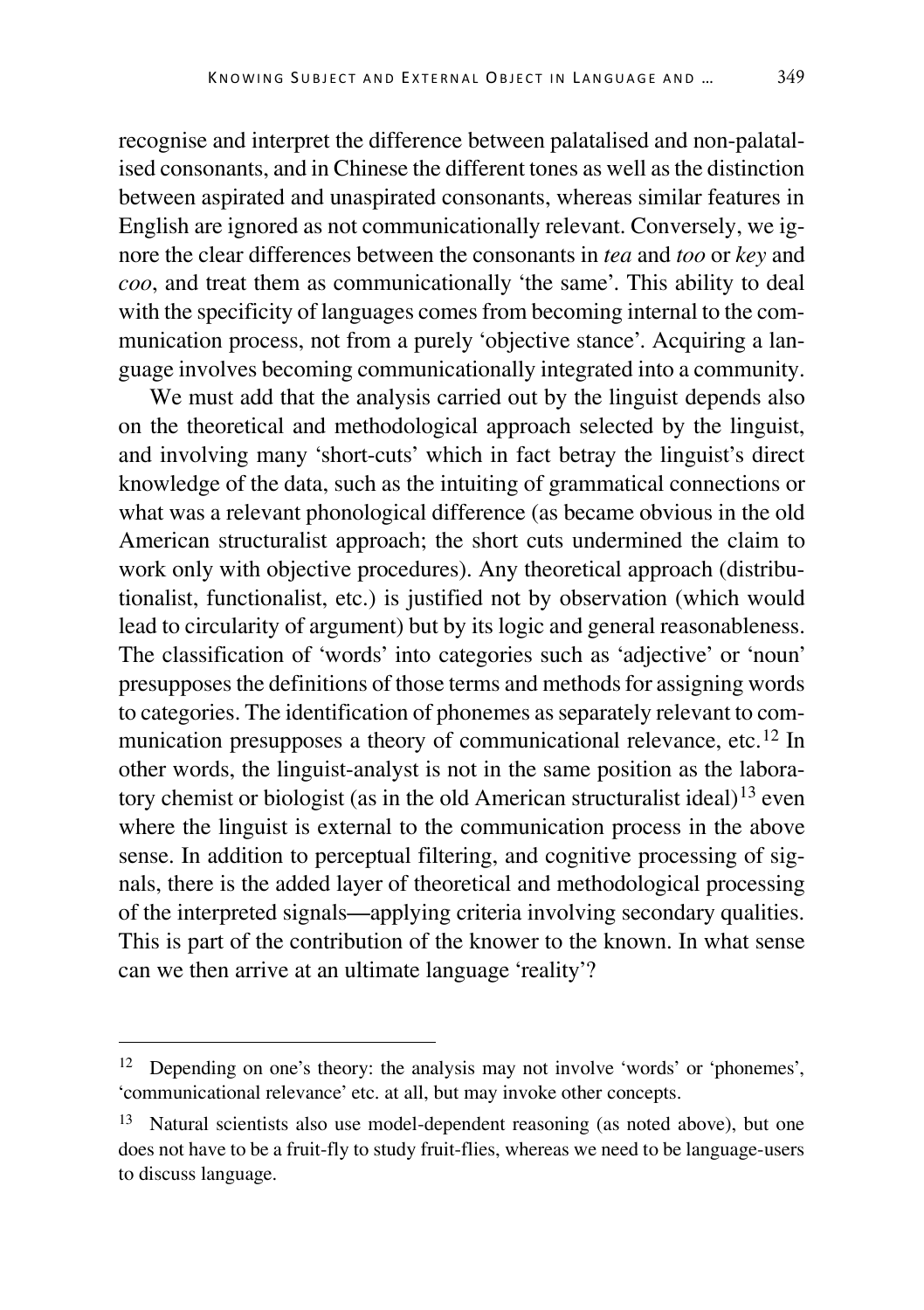Among philosophers, the tendency to objectivise language and to adopt an external objective stance is most obvious in the case of the logical atomists, logicians, and empiricists. Wittgenstein in the *Tractatus* (1921/1971) develops the idea of propositions as 'pictures'—'models of reality' which can either agree or not agree with facts (propositions 2.12, 2.21, 4.03). The philosopher in this approach, as knowing subject-cum-observer, must adopt an external viewpoint to judge the agreement or nonagreement of the proposition with reality (and hence empirical truth). Similarly, Ayer (1936/1974) takes the same position with his verificationist theory of meaning. He says (p. 48), for example,

The criterion which we use to test the genuineness of apparent statements of fact is the criterion of verifiability. We say that a sentence is factually significant to any given person, if, and only if, he knows how to verify the proposition which it purports to express—that is, if he knows what observations would lead him, under certain conditions, to accept the proposition as being true, or reject it as being false.

Apart from the obvious (and absurd) restriction of meaningfulness to sentences with a propositional content, it is clear that verificationism (or indeed falsificationism of the Popper variety in scientific statements) implies a clear distinction between the knowing subject and external reality. [14](#page-11-0) The same is true of the much less extreme position (noted above) of Strawson (and other language philosophers) in which there are judgements about the 'identification' of the subject and the 'characterisation' of the predicate and their connection (Strawson 1968, 6*ff*). The knowing subject is either the philosopher-analyst verifying the testability of sentences in relation to observable fact, or is the participant in a communicational exchange. In both cases, there is the presupposition of a correspondence theory of truth for ordinary language utterances. Tarski's standard example:

*'snow is white' is true if and only if snow is white*

<span id="page-11-0"></span> <sup>14</sup> It seems to me that Popper's idea of a *World 3* to provide 'epistemology without a knowing subject' (1972: 106*ff*), however useful in other respects, does not remove the need for *someone* (i.e. a knowing subject) to judge whether a proposition is true or false.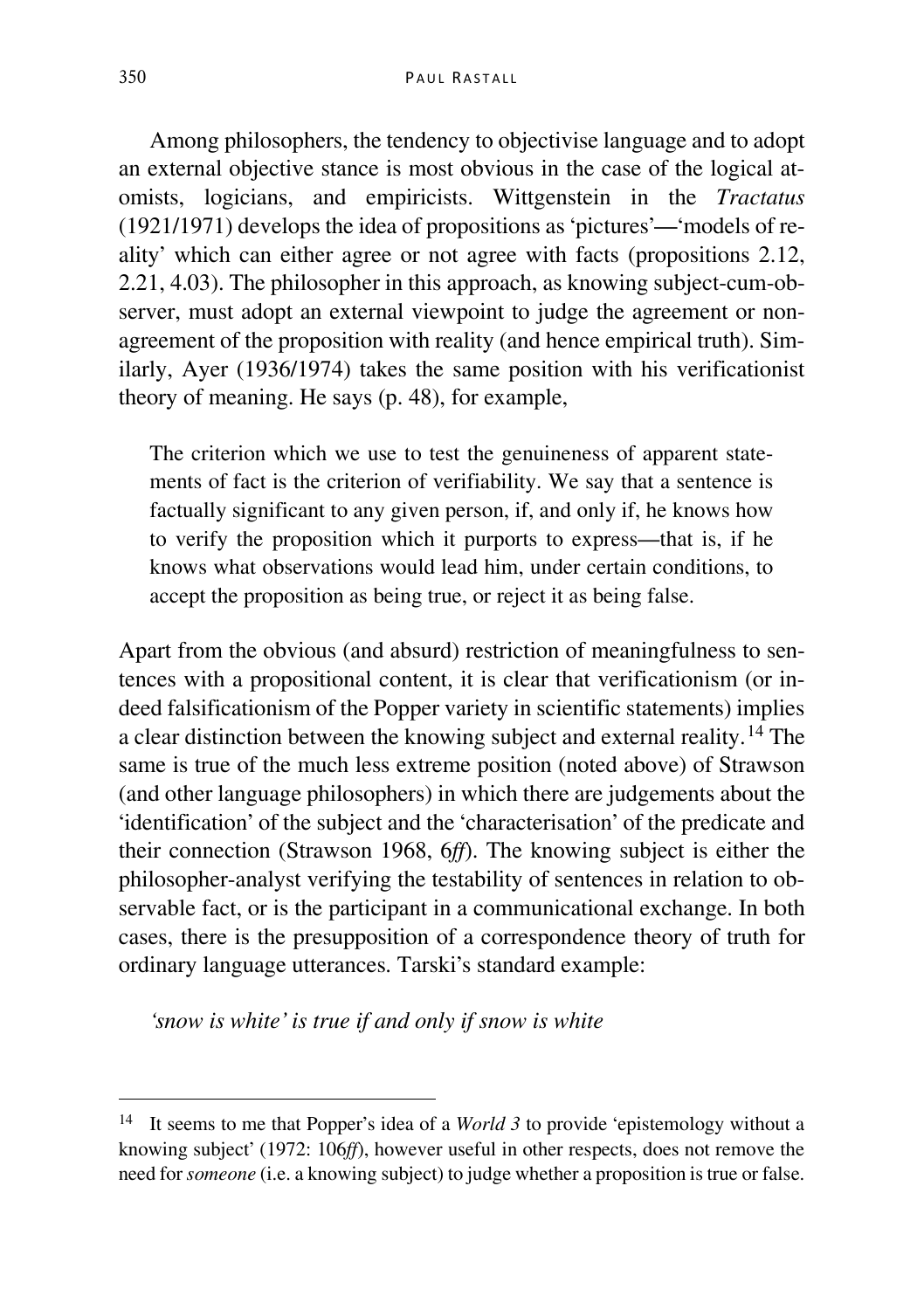is a summation of that position, to which we shall return below. The sort of truth-conditional semantics advocated by logicians such as, among many others, Soames (2005) is a continuation of this approach.

In certain types of investigation, of course, the linguist is internal to the communication process. This is most obvious where interview techniques are used or there are interactions, as in some developmental studies. In the latter cases, investigators must avoid introducing bias or unduly influencing the behaviour of an informant, and adopt an 'objective' stance towards their data. Clearly, on the one hand there have been tendencies to minimise the involvement of the analyst in the communication process and, on the other, to accept the need for that involvement, but to allow for it in arriving at conclusions (everyone adjusts verbal behaviour to that of their interloc $utor(s)$ ).

In the case of the speaker-participant who is internal to the communication process, it seems clear that the formation and interpretation of speech signals involve several parameters. This is particularly clear in the processing of verbal signals and written text. In general, the more complex the signal, the more perspectives that are possible on it. Thus, when the poet, Thomas Gray, wrote:

*Far from the madding crowd's ignoble strife Their sober wishes never learnt to stray. Along the cool, sequestered vale of life, They kept the noiseless tenor of their way.*

we can, among other things, consider the stanza from the point of view of its central meaning, or place in the overall context of the (philosophical) argument of the *Elegy Written in a Country Churchyard*, or its position in 18<sup>th</sup> Century thought, or we can consider how the grammatical structure and balanced patterns support the rhetorical purpose, or we can look at the iambic metre and vowel lengths to consider their phonological effect in 'lengthening' the lines to correspond to the meaning and improve the poetic effect, or we might consider the different register effects of the lexis. This does not exhaust the list of perspectives, obviously more than for the single line of Burns. On a more everyday level, a speaker referring to a postal delivery (and considering it worthy of comment) might say any one of: *The postman's been, The post's come, Can you check the mailbox?, There's*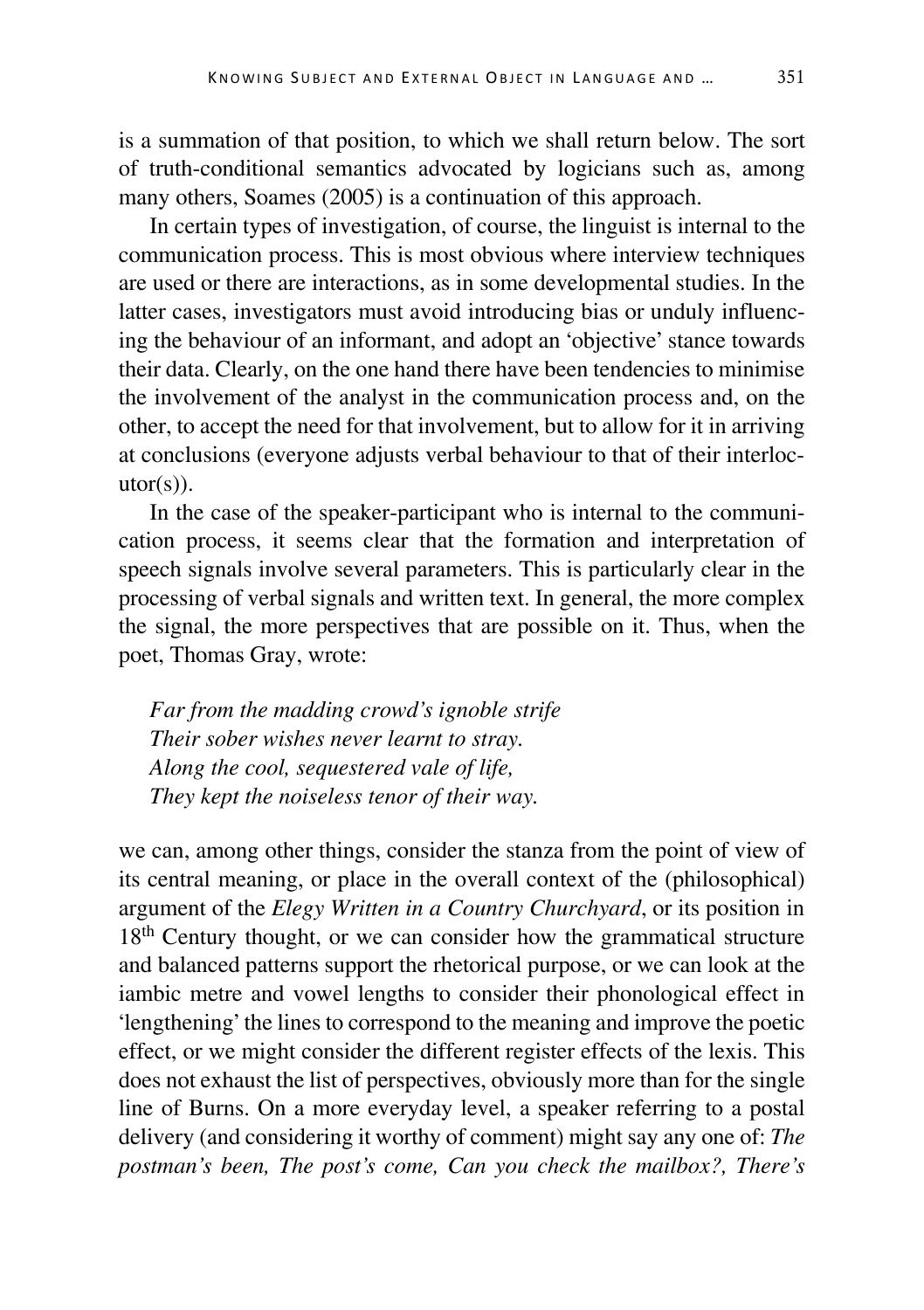*some mail for us*, etc. The particular utterance will depend on a variety of social and contextual circumstances and motivating factors, along with the construction of a reality (the appearance of a postman and his actions in relation to one's residence). The interpretation and response or attitude to the utterance by the receiver will similarly be varied and involve a range of attitudinal factors.

We can see then that both linguist-observers and participants in communication events can, and do, adopt an apparently objective orientation towards speech signals and messages as a matter of 'lived experience'—i.e. the way verbal reality appears to us.

However, our 'lived experience' of language exists at the 'macro-level' of our everyday reality and in the world of appearances. It is the world in which we see postmen and grass, and recognise actions such as deliveries of post, and in which utterances or written text are objectified as events or things. Our verbal productions also seem to us to be realities as speech signals, and they create realities through the messages that are conveyed. It is a mistake to think that language and reality are somehow separate. The kind of correspondence theory of truth for ordinary language, which we noted above, depends on a separation between the verbal product, utterance, or sentence and some external state of affairs (as Strawson pointed out, 1971, 1*ff*). This may be convenient from some points of view, but it ignores the role of language in *creating* our understanding and social orientations, and it ignores the *conventionality* of language. Furthermore, it ignores the role of our unconscious cognitive processes in forming the macro-level appearances that is our (everyday) 'reality'. The division of language, on the one hand, and 'reality' on the other is a myth.

As we have said, our macro-level reality is a construction which relies on the particular nature of our cognitive processing (including verbal processing). Our everyday sense of reality, including the reality of verbal signals and messages, is built up from micro-level processes- untold millions of tiny neuro-transmitter signals in response to physical inputs such as light photons or sound waves. That construction and representation in consciousness further depends on the way our brains work. From this point of view of the unconscious processing of perceptual information, including the perception of verbal signals, the objective viewpoint in relation to language is also a macro-level representation arising from micro-level processes and complex determining factors of which we are unaware in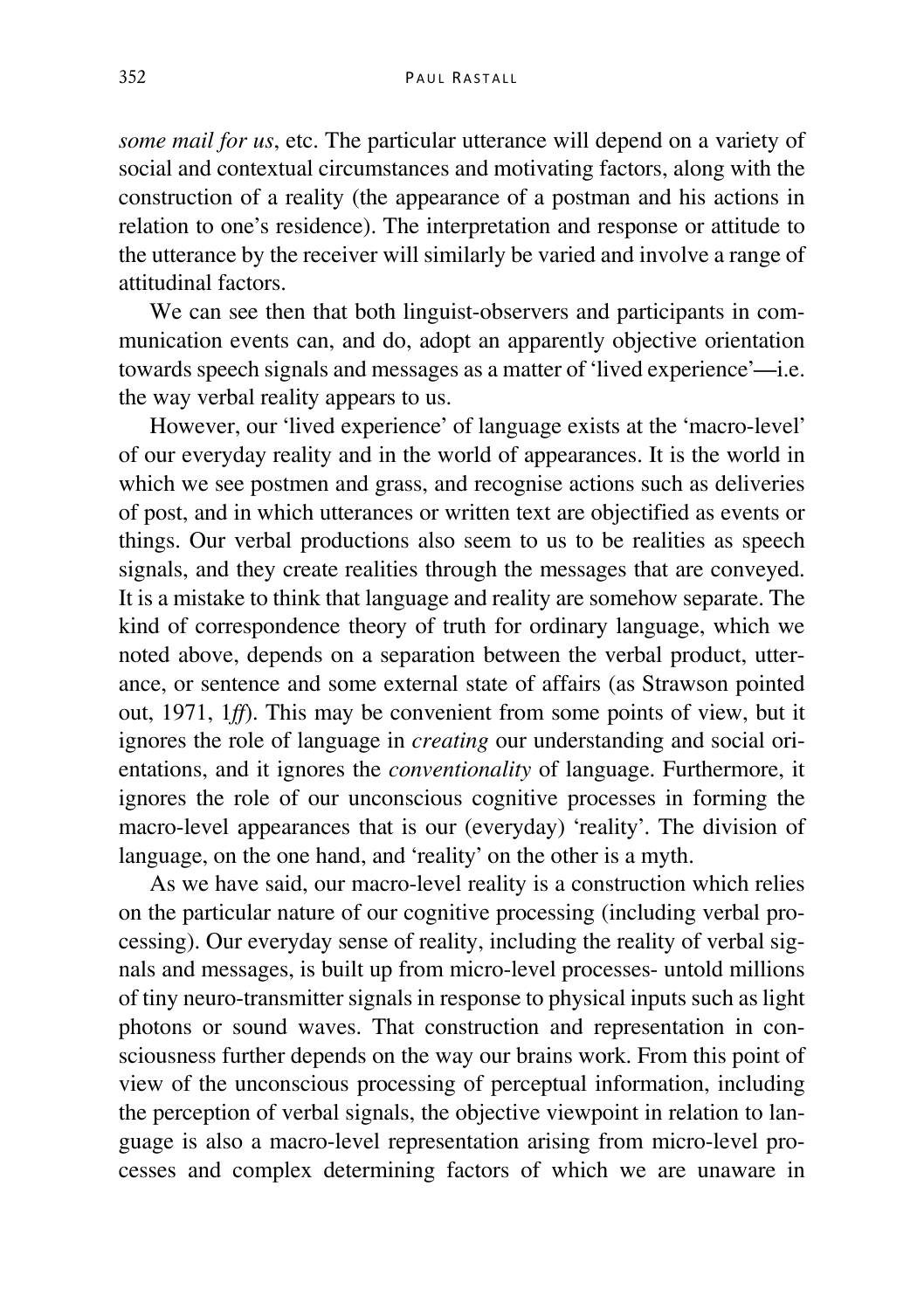everyday life. (Previously deaf people who receive cochlear implants, for example, have to learn to discriminate speech sounds.) Furthermore, the representation and interpretation of verbal signals and their messages depends also on linguistic processing—on the mass of verbal associations in different formal, semantic, and social/aesthetic dimensions. What we take to be the objectified verbal production—sentence, word, etc.—is the result of a complex process of interaction and set of verbal conventions in a totality or communicational world. One might say that the objective viewpoint which seems to involve such a clear-cut distinction of knowing subject and external object is also a part of the appearance world, and hence illusory.

#### **3. The speaker-participant**

For the speaker-participant, the interpretation of sound waves as speech and its analysis into apparent 'speech sounds' is an illusion created by our cognitive processes. We know that there are, in reality, no discrete speech sounds.<sup>[15](#page-14-0)</sup> They are our constructions from the perceptual input and our interpretative processes. Similarly, the identification of words and their combinations is a matter of unconscious construction as well as considerable socialisation and education. Meaning associations, speech functions, social values of speech, rhetorical and aesthetic dimensions of verbal signals all depend on unconscious (multiple and parallel) processing. All of the language phenomena that we experience on a macro-level have a coherence and are useful in our social relations and representations of experience, but what all this suggests is that the subject-object dichotomy in relation to language is illusory. Our macro-level representation of the everyday reality of language is the final product of a complex (and unconscious) interaction involving multiple processes adapting communicational means to specific circumstances, and connecting and interpreting physical signals in relation to social or other discoursal contexts and observable reality. But those contexts and realities are themselves the products of unconscious cognitive processes—as is the comparison of language and external reality as it

<span id="page-14-0"></span><sup>&</sup>lt;sup>15</sup> Our understanding of the relation of acoustic input to perceived speech sounds is too a matter of modelling.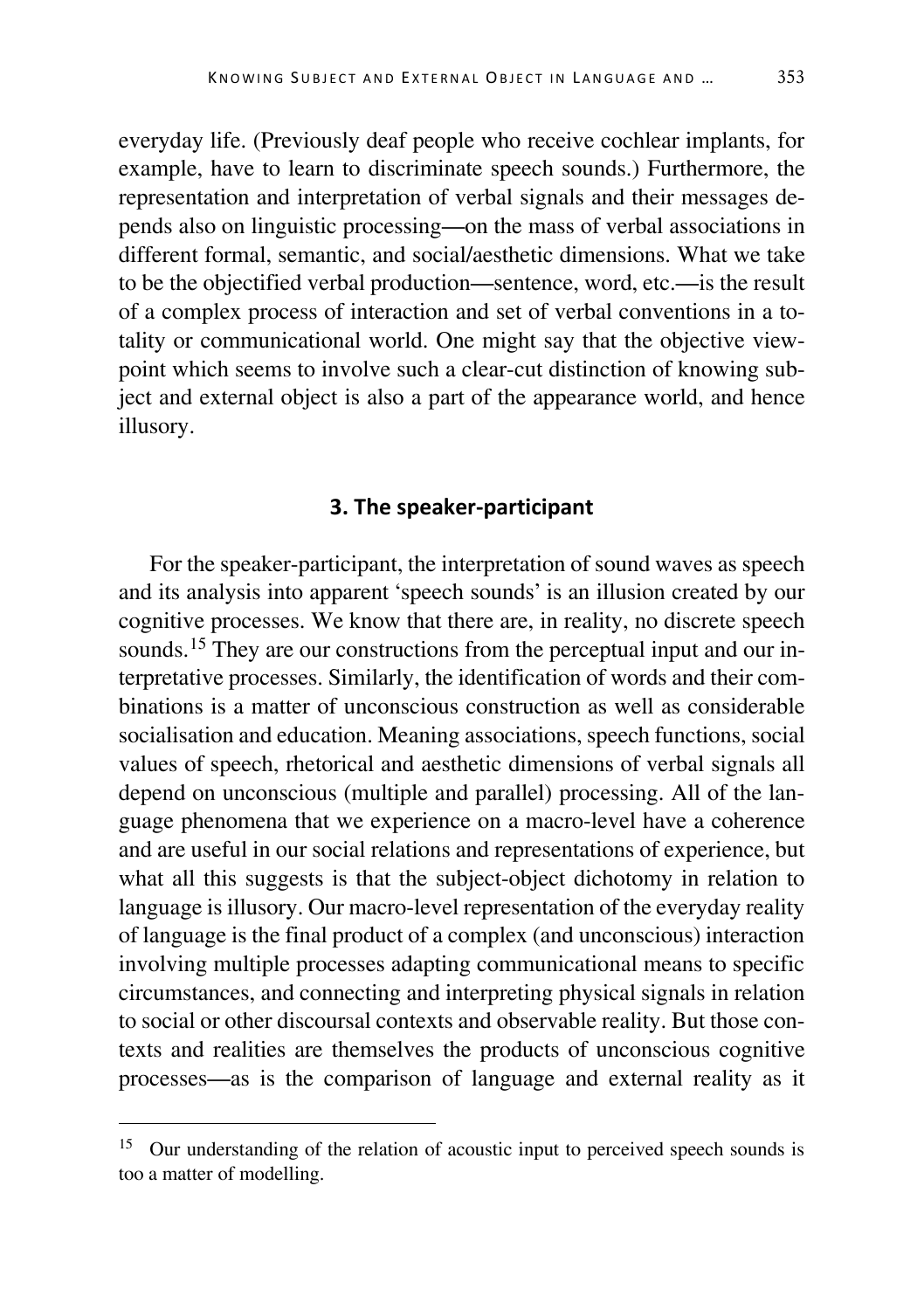appears to us. In that sense, the radical distinction of subject and object disappears into a complex connectedness. But this also means that the objective stance towards the relation of language and reality is also a product of unconscious processes. Thus, the idea that 'truth' can be characterised for each language 'relative to a time and a speaker' (as Davidson 2005, 225 suggests), while an improvement on the usual correspondence approach (at least for natural languages), still depends on the assumption of a subjectobject dichotomy. It is striking, of course, that our separate constructions of verbal reality broadly coincide for the purposes of communication; that can be taken as a function of our integration into the wider social totality, which cannot happen if we 'do not know the language'.

If we take away the appearance of a subject-object dichotomy and treat the objective stance as a convenient illusion, each participant is a component in a dynamic totality of the communicative act, and each participant is a 'node' in the wider network of all those who share the same communication means. Our individual experiences and representations of language differ because our individual brains differ, but we cannot have any verbal construction or representation without being part of that totality. Similarly, the comparison between language and reality-as-it-appears-to-us is a convenient representation of our orientation in the physical and social world. To illustrate the point, we can observe the communication of ants, but cannot be participants in their communication—we cannot enter the 'ant world'. Conversely, ants cannot be participants in human communication. Ants and humans operate in different totalities- obviously of quite different orders of complexity—, but in both cases communicative interaction is a means to orientate the individual in the social world and in relation to physical reality, [16](#page-15-0) and in both cases the communicative interaction involves unconscious processes. [17](#page-15-1) As a verbal example, we can ask *how* we know that an utterance such as *I'll be there at eight o'clock* is a promise (or commitment, threat, or prediction, as the case may be)? We must be internal to the communication process for the purposes of recognising and interpreting

<span id="page-15-0"></span> <sup>16</sup> Work on ants at the University of Würzburg by Franck *et a*l. (e.g. 2017) is instructive in this regard.

<span id="page-15-1"></span> $17$  Of course, some limited human-animal communication is possible in fixed contexts and for specific functions, and vocalisations and behaviours can be indices for other species.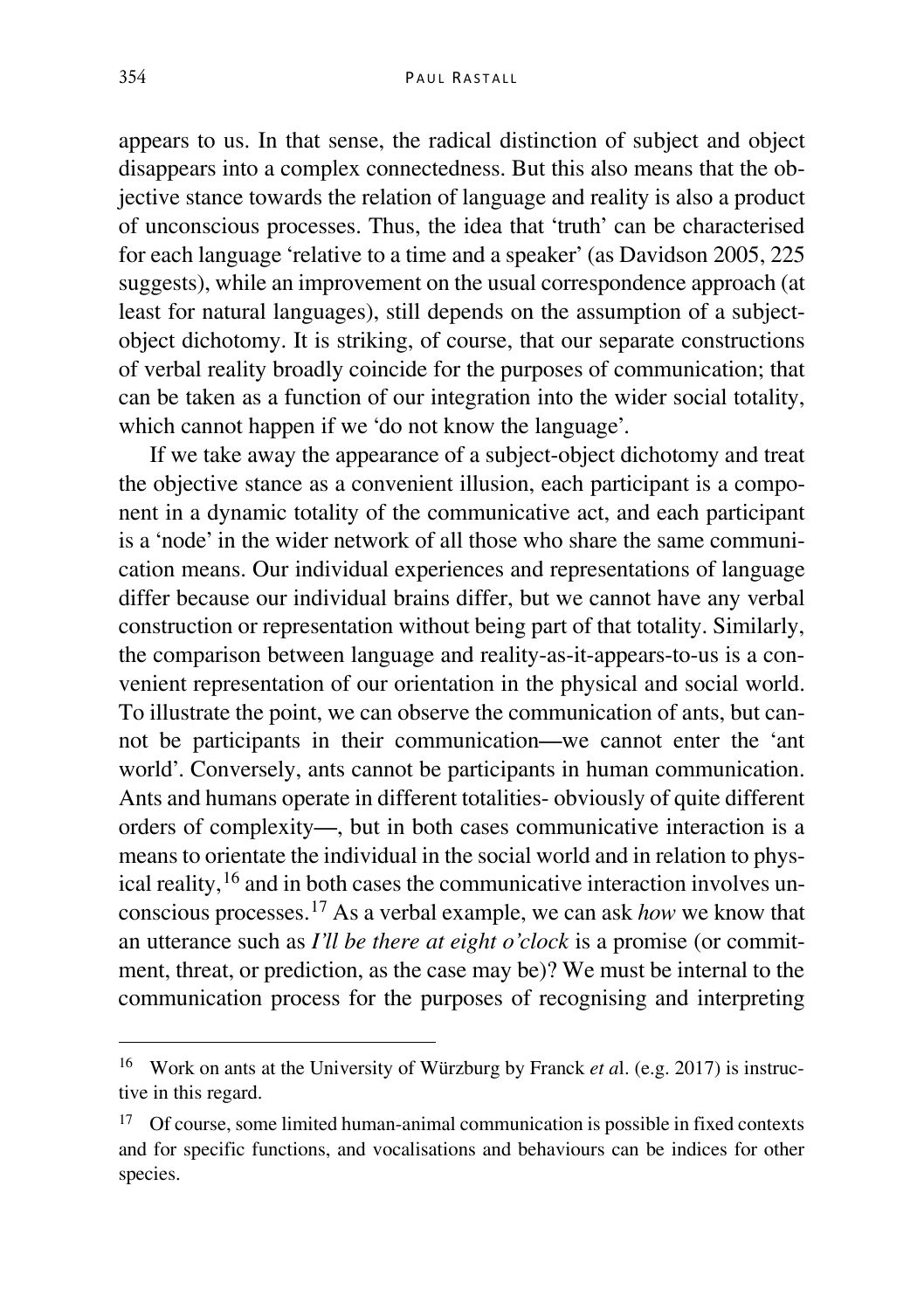the utterance in its context, and in order to respond and act accordingly.<sup>[18](#page-16-0)</sup> This cannot be known from a purely external viewpoint of the observer. The interpretation and response of the individual in a communication process depends on multiple unconscious cognitive processes (preceding conscious awareness) and integration into the communication community, so the appearance of an objective judgement about an utterance is the brain's representation of the individual's orientation to a verbal signal.

#### **4. The linguist-observer or language analyst**

When we come to the linguist-observer, it should be clear that similar points can be made. Linguistic analysis is concerned with the macro-level reality of language, but the recognition and interpretation of sound as speech with its many dimensions of meaning requires that the linguist be internal to the processing of the speech signal. If I acquire recognition of a sound as [õ] in a French utterance, I must use similar cognitive processing of sound as French speakers, but I must also be able to recognise the communicational value of [õ] in French for the purposes of communication in French.<sup>[19](#page-16-1)</sup> This means being internal to French speech communication conventions, even if I am not a participant in a French speech event. Similarly, for the identification of [sõ] as a word, I must be internal to French speech communication to distinguish the [sõ] in *son frère* ('his/her brother') from [sõ] in *le son* ('the sound'), and the latter from [ləsõ], *leçon* ('lesson'). As we come to more complex issues of speech functions, connotations of meaning etc. as in the examples from poetry or pragmatic meaning (above), this need to be internal to verbal processing, even if not a direct participant, becomes increasingly obvious. We cannot operate as purely external observers. Being internal to the communication process means being able to operate with the conventions, associations, grammatical patterns, and social-aesthetic values of the language under consideration and being able to

<span id="page-16-0"></span> <sup>18</sup> An interesting case is Mao Zedong's's aphorism *wang3 qian2 zou*<sup>3</sup> ('go forward') which is ironically exactly homonymous in tones and characters with 'go for the money'. One needs the full Chinese background to get an appreciation of the expression.

<span id="page-16-1"></span><sup>&</sup>lt;sup>19</sup> Non-French speakers might recognise the sound as different from their own repertoire.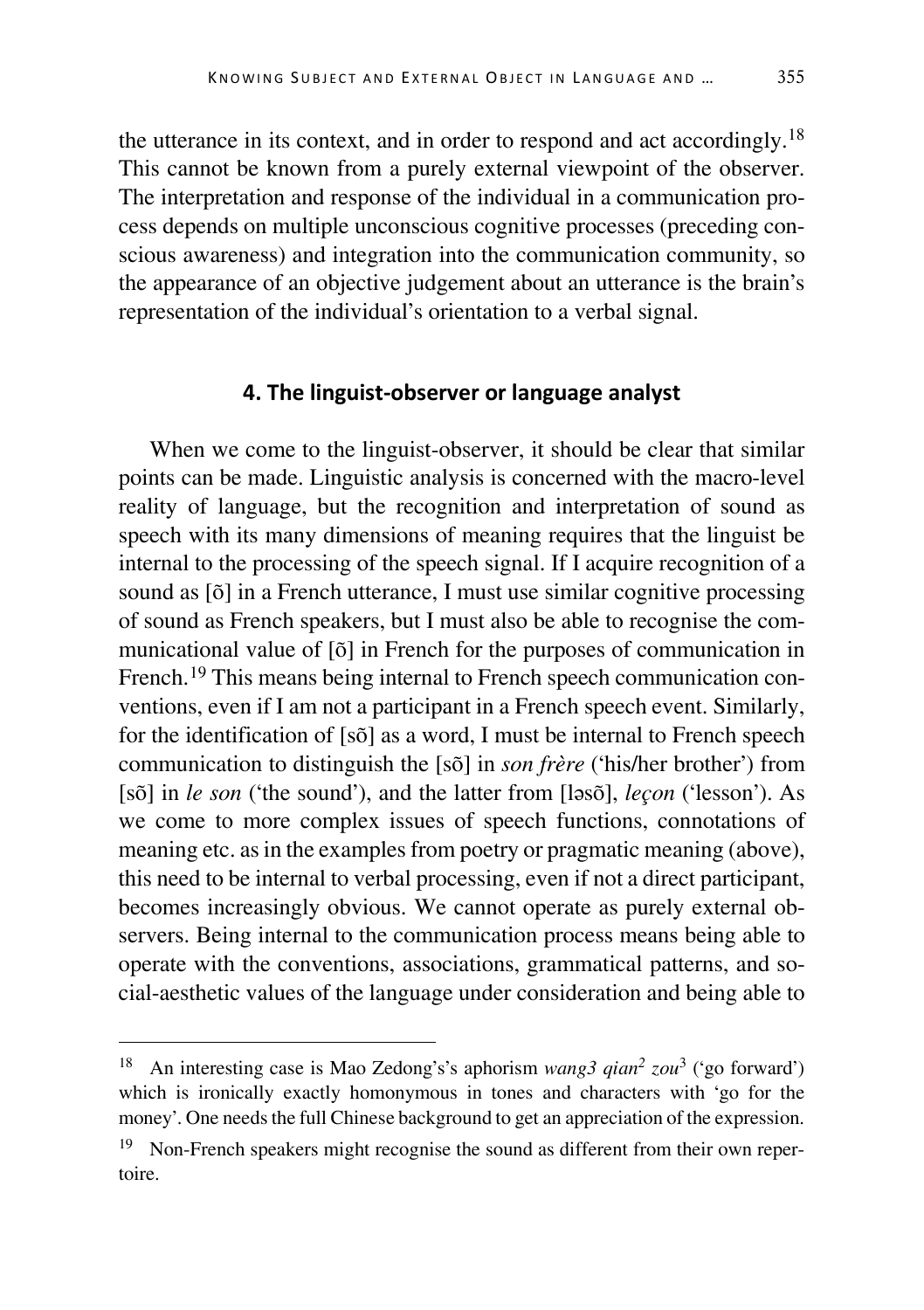recognise the functions of an utterance in its context. We delude ourselves if we believe that an understanding of language is possible without being internal to the process or that it can be achieved in some purely objective manner through external observation only. That means that the linguistobserver is also not a purely external knowing subject. Observation implies being part of a communicational totality, even if we are not active participants. The same goes for Quine (1961, 13*ff*) when he presents us with an observer's view of 'how words are learnt'. His ideas (however useful), while apparently a matter of empirical observation, are possible only because he understands English- i.e. he is internal to the processes he is 'observing' (and describing).

What the linguist-observer or philosopher can add is, of course, a descriptive/explanatory coherence to the representation of language, but that is achieved through further stages of interpretation in relation to some theoretical or methodological viewpoint. Any such viewpoint is not only in need of justification, it arises from complex processes of education and training as well as unconscious cognitive processes and preferences, which we represent to ourselves in the form of reasoned argument. Those representations of theory and method are themselves, however, the endpoints in a complex communicational totality, rather than a matter of purely impartial decision. Furthermore, as will be obvious, our rationalisations of verbal communication are themselves verbal and, thus, also part of our integration into a complex verbal totality. The fact of needing language to discuss language means that one can never escape the 'loop of language' (Rastall 2000, 215*ff*) to an external, objective viewpoint. That we may be persuaded by an argument or consent to an observation or description is not a sufficient argument for objectivity; it is a matter of reasonableness in our current state of knowledge. Paradigms change.

A connected way of looking at that is to note that the adoption of an objective viewpoint carries with it the idea that objectivity leads to truth or at least an increasingly close approximation to it. That is obvious from Ayer's words (above). Thus, the linguist-observer, the philosopher, or speaker-participant aims to use the 'objective' position of the knowing subject to arrive at truths concerning the nature of language (its 'reality') and/or the veracity of particular utterances. The ideas that verbal representation and understanding depend on participation in a communication process and the unconscious operation of linguistic cognitive processes, and that our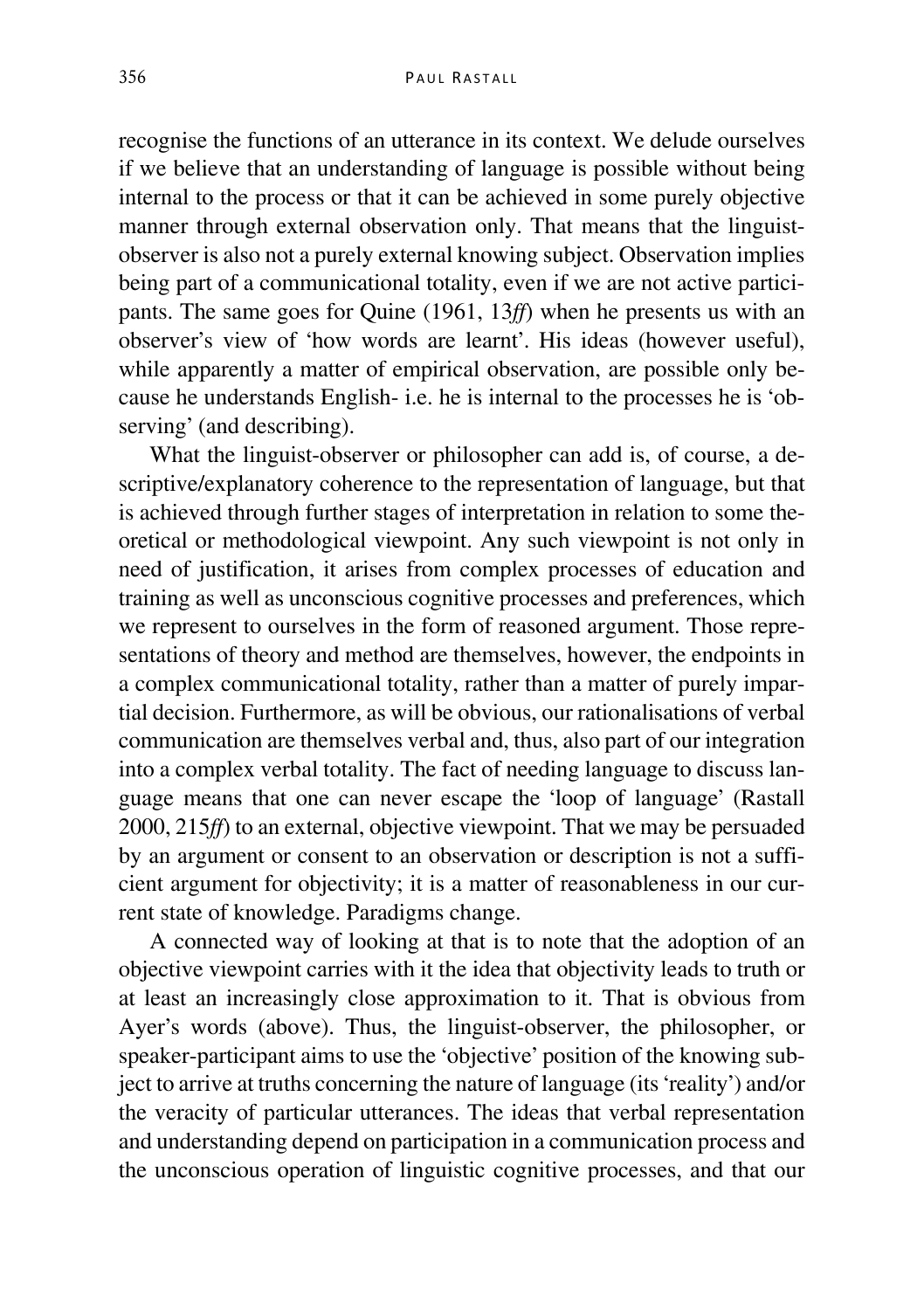verbal world is produced through verbal conventions not only throw doubt on that objective position, but also on our ability to determine truth through verbal means in ordinary language behaviour. Truth in natural languages will depend on how we look at the world, our attitudes, and verbal conventions, and—for the linguist-observer applying rationally argued but essentially arbitrary procedures linked to a given theory and methodology—the picture of language will be a matter of presenting a coherent construct within a particular type of discourse, rather than an objective real-world truth. As Saussure wrote (1916/1972, 23) concerning the nature of the object of study in linguistics:

D'autres sciences opèrent sur des objets donnés d'avance et qu'on peut considérer ensuite à differents points de vue; dans notre domaine, rien de semblable. Quelqu'un prononce le mot français *nu*; un observateur superficial sera tenté d'y voir un objet linguistique concret; mais un examen plus attentive y fera trouver successivement trois ou quatre choses différentes, selon la manière dont on le considère: comme son, comme expression d'une idée, comme correspondant du latin *nūdum*, etc. Bien loin que l'objet précède le point de vue, on dirait que c'est le point de vue qui crée l'objet, et d'ailleurs rien nous dit d'avance que l'une de ces manières de considérer le fait en question soit antérieure ou supérieure aux autres.[20](#page-18-0)

This means that our linguistic understanding is a set of constructs determined by the theoretical-methodological starting points for analysis. (This seems to be also Hjelmslev's (1953) conception of a constructed reality.) For the speaker-participant also, the objective stance is the creation of a virtual world of constructs. We must now confront head-on the basic tenets of the correspondence theory of truth for ordinary language which is part

<span id="page-18-0"></span> $20$  'Other sciences operate with objects given in advance and which one can then consider from different points of view; in our field, there is nothing of the sort. If someone pronounces the [French] word, *nu*, a superficial observer will be tempted to see in it a concrete linguistic object, but a closer inspection will reveal successively three or four different things: a sound, an expression on an idea, a correspondence with the Latin *nūdum*, etc. Far from the object preceding the point of view, one would say the point of view creates the object, and furthermore nothing tells us in advance that one of these ways of considering the fact in question is prior or superior to the others.' [trans. PR]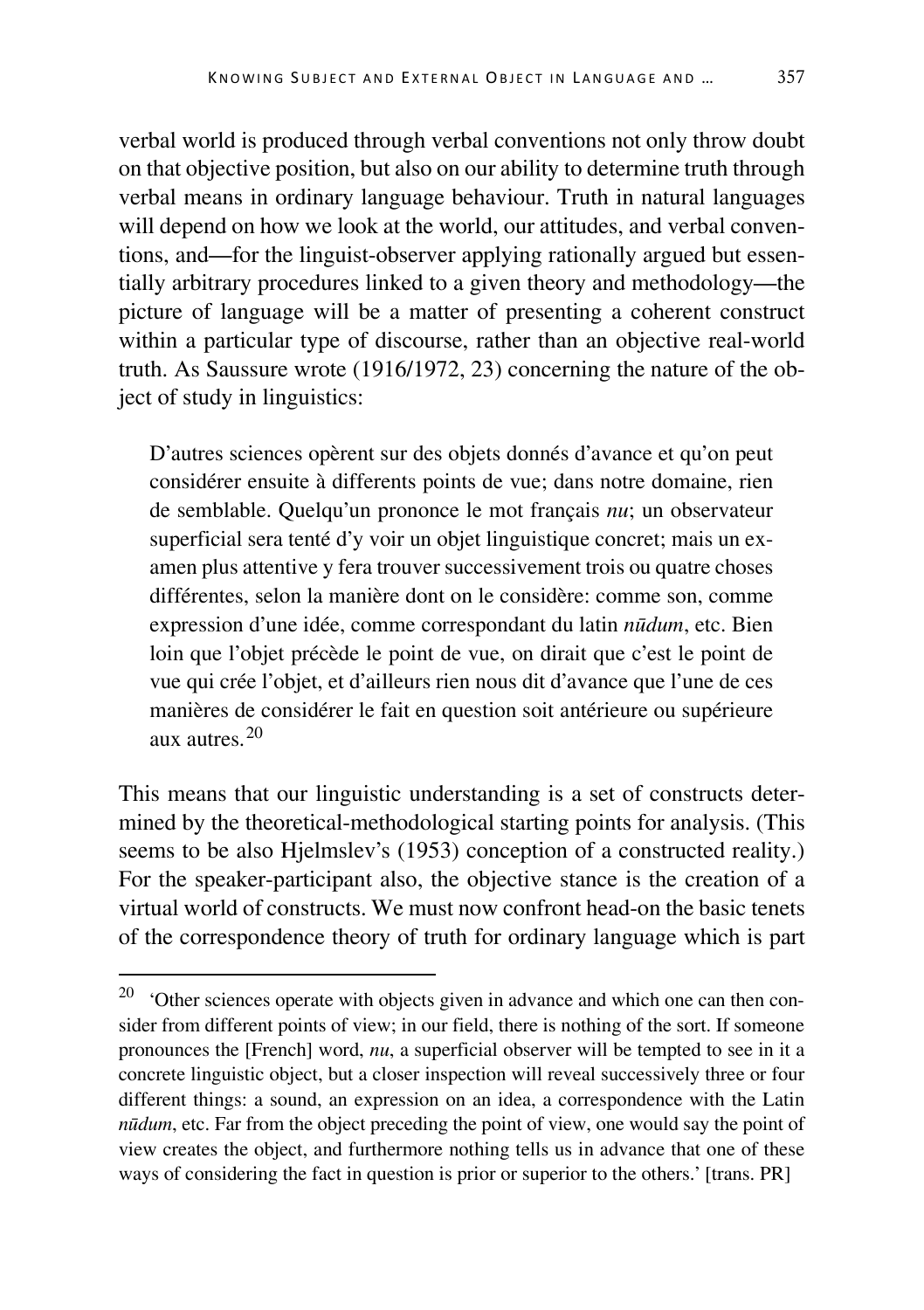and parcel of the division between the knowing subject and the external object.

#### **5. Truth as the correspondence of language and fact**

Let us consider Tarski's standard (and much debated) example above. We have on the one hand a verbal expression, *snow is white* and on the other the factual question of the colour of snow. The verbal expression is said to be true if and only if the entity named by *snow* indeed has the property of being white. This apparently common-sense position seems to imply that we can recognise as a matter of fact, and without verbal mediation, the entity, snow, except insofar as the expression, *snow*, directs us to an entity in external reality—the real-world value of a variable.<sup>[21](#page-19-0)</sup> Furthermore, we should similarly be able to recognise, again without verbal mediation, what it is to be white, when directed to that property by the expression *is white*. If there were verbal mediation—i.e. if our recognition of realworld snow and the property of being white were dependent on linguistic convention—, then at best we would only be able to determine the truth of *snow is white* for a particular verbal meaning in a particular language. This would be 'truth' for a particular interpretation, and it seems to be Davidson's position (above). Truth in this sense would depend on the particular conventions of particular languages. We could not arrive at any sort of 'ultimate truth' about the non-linguistic world, because the non-verbal entity and property would be identified via an arbitrary verbal definition or meaning. The distinction between the knowing subject and the external object would be far less clear-cut, because the recognition of the external object would depend on the language conventions of the knowing subject's community. We must ask, is there nevertheless an entity, snow, which can be identified separately from an area of experience referred to by the word, *snow*? Indeed, can we identify what it is to be white without the verbal mediation of the word, *white*? And can we specify the connection between

<span id="page-19-0"></span><sup>&</sup>lt;sup>21</sup> Of course, the same comments apply to white as to green above, i.e. that it is a secondary quality which is a matter of appearance rather than an inherent reality, but Tarski's example is clearly intended as representative of any veridical judgement.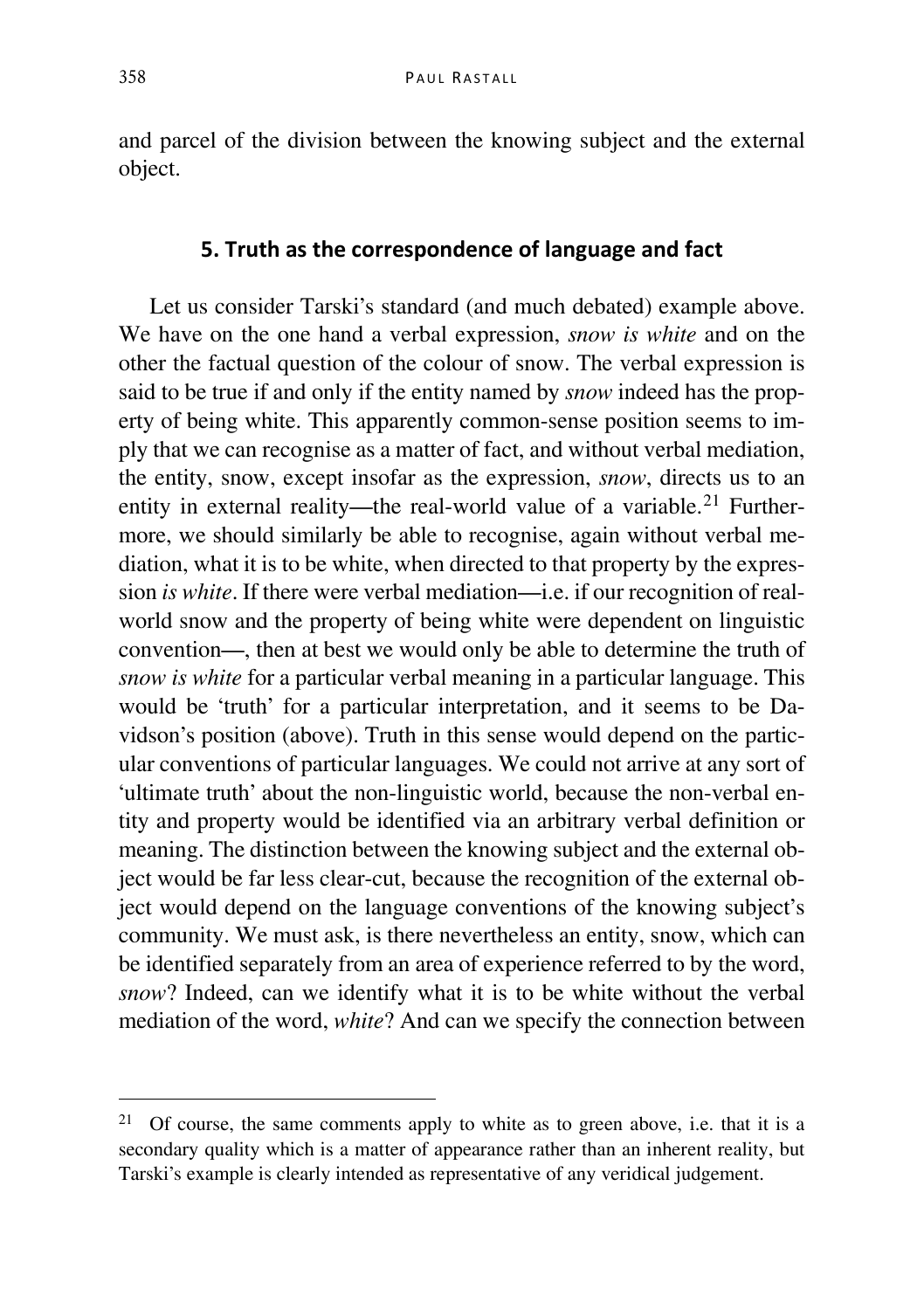the putative entity, snow, and the property of being white? (And, of course, *mutatis mutandis*, for any other assertion.)<sup>[22](#page-20-0)</sup>

The problem revolves around the conventional nature of language. In English, we find a range of expressions, *snow, slush, sleet, hail*, which refer to similar phenomena. The identification of a meteorological phenomenon as specifically snow (and not slush or hail, for example) seems to depend on verbal conventions in English (and the judgements of individual speakers in speaking), rather than on clear differences between entities. The indeterminate nature of the reference of linguistic signs is well known. It was discussed by Bühler (1934/1990, 75-76) long ago, but its implications have not always been thought through. The 'fuzzy edges' around the reference of *snow* suggest that there is no discrete entity, snow, but rather that there is an indeterminate range of phenomena which can conventionally be referred to by *snow*. In terms of our internal models, we accept as snow whatever meets something in the range of possibilities covered by the English expression, *snow*, i.e. is consistent with our everyday understanding and experience

Furthermore, although there is some dispute over the number of words for snow in 'Eskimo' languages, it is known that there is no general word ('hyperonym') for all types of 'snow', and that there are different verbal conventions from those in English. In one dialect, we find *aput* 'snow on the ground', *qana* 'falling snow', *piqsirpoq* 'drifting snow' and *qimuqsuq* 'snowdrift', all of which would correspond to 'snow' in English, but which would not be 'the same thing' in this variety of Inuit—the internal model would have a reality in which there were four entities. So, can we identify a unique entity, snow, without verbal mediation? It would seem not. We need our knowledge of English to tell us what counts as snow. In other words, our factual world is partly verbally constructed.

The fact that all languages make different conventional distinctions is well-known and obvious to anyone with experience of different languages. Colour terminology is an obvious (if contentious) case in point, but the Russian distinction of *goluboj* ('pale blue') / *s'in'ij* ('dark or intense blue') with no hyperonym for all cases of 'blue' is well established, for example.

<span id="page-20-0"></span> <sup>22</sup> For a further discussion of Tarski's correspondence theory and the 'deflationary theory of truth' touching on connected issues to the ones here, see Stoljar & Damnjanovic (2014) in the *Stanford Encyclopedia of Philosophy.*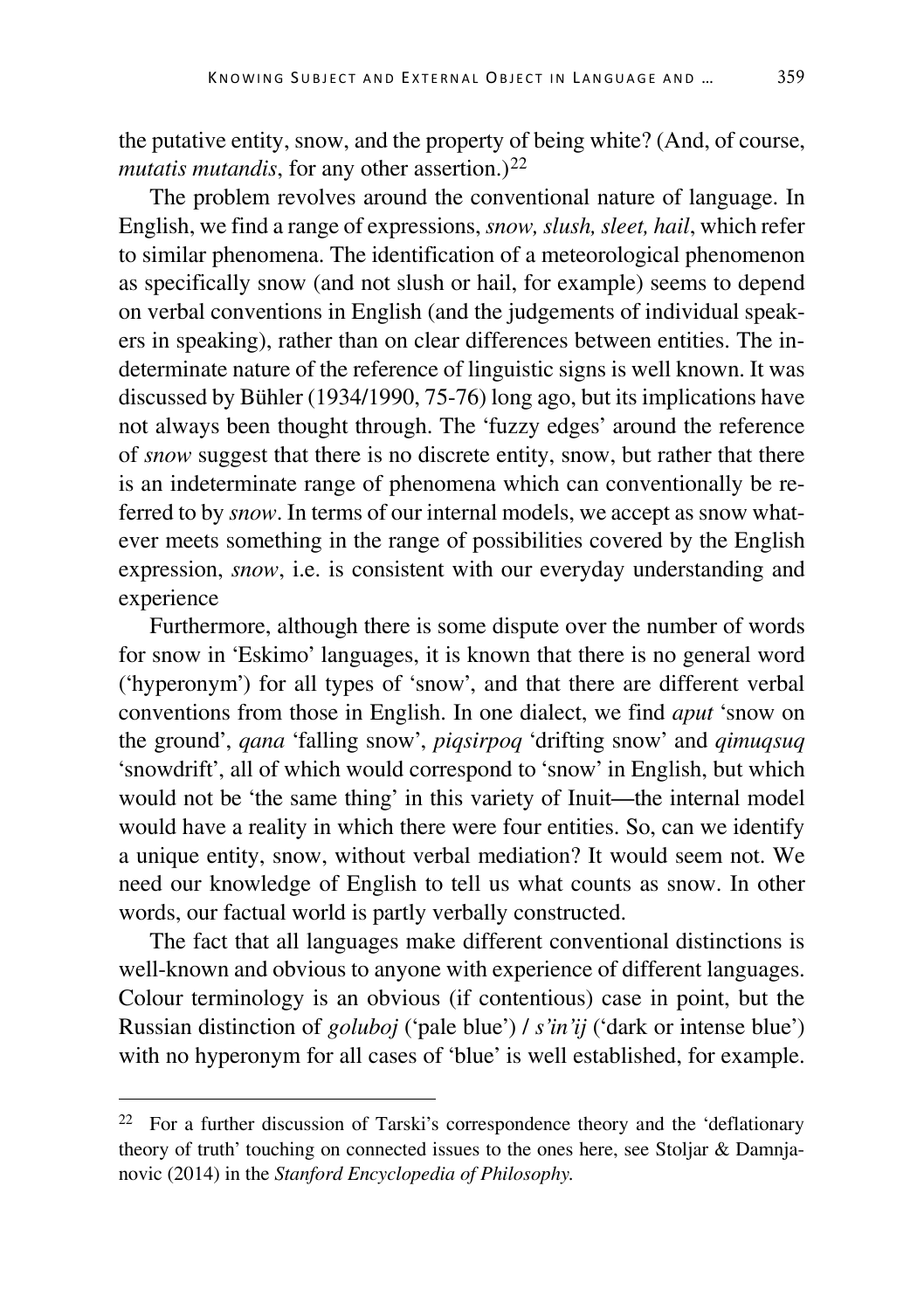Can we, then, identify what it is to be white without verbal conventions? We might point to a range of wavelengths in the visible spectrum, although that hardly corresponds to our lived experience of white. [23](#page-21-0) Anyone who has done some home decorating will know the range of possibilities for white paint—rose white, peach white, lace white, grey white, etc. Which, if any, of the interpretations of *white* is intended for snow?[24](#page-21-1) Similarly, it can be difficult to match clothes or furniture with different whites. Would *snow is white* be untrue under the interpretation 'rose-white', or would rosewhite not be white? 'White' is, of course, a secondary quality, and therefore a matter of appearances—the way things seem to us because of the way our brains work, rather than an ultimate reality, so again it seems we cannot recognise the property of being white without those cognitive processes and the conventions of English. [25](#page-21-2) Of course, we could say that anything we judge to be within the range of indeterminacy of *white* can be attributed to whatever we judge to be snow, but that view does not escape, but actually embraces, the verbal contribution to the construction of reality. Furthermore, we are left with the arbitrariness of the distinction between white and grey, or rose-white and pale pink.

While on the subject of conventionality, one must point out that the verb *to be* in English also covers a range of possibilities including universality (*water is necessary for human life*), permanence (*the arctic is in the northern hemisphere*), classification (*gold is a metal*), specification (*Fred is the winner of the race*), definitional (*two and two is four*), temporary state (*the postman is outside*), equivalence (*the morning star is the evening star*), existence (*there is a tree in our garden*), or a combination of functions, etc. Other languages can, and do, have different words for these cases (e.g. in Spanish there is a distinction between permanent and temporary states) and many languages have specific expressions for existential assertion, French

<span id="page-21-0"></span> <sup>23</sup> Bronowski (1979, 126) makes a similar point about 'red'.

<span id="page-21-1"></span> $24$  The enormous complexity of colour terms and their associations is well illustrated by Jacquet-Pfau in the series, *Dictionnaire de la couleur*, e.g. *Le gris*, 2015. Colour terms and their application are not simply matters of asserting an objective quality.

<span id="page-21-2"></span><sup>&</sup>lt;sup>25</sup> Russell's empiricist use of 'sense data' (1912, 1-12) does not solve the problem here; it retains the knowing subject and replaces the external object with the brain's response to its appearances while taking no account of linguistic conventions in their organisation.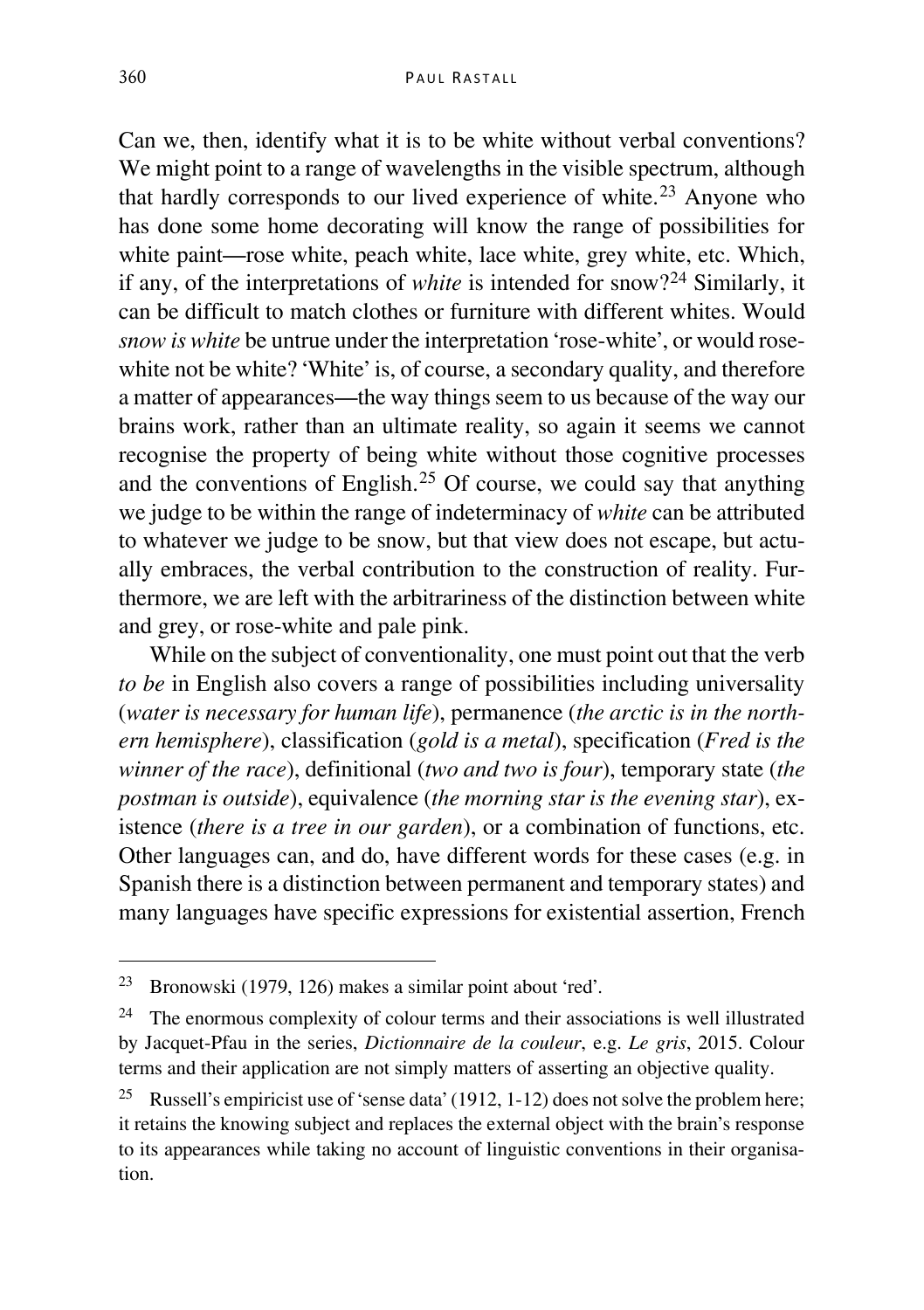*il y a*, German *es gibt*, Chinese *you*3, etc., which are not parts of the verb 'to be' in those languages. [26](#page-22-0) While in English one might *be 22 years old*, in French *quelqu'un a 22 ans*, while in Russian *jemu 22 goda* ('to him 22 years'), and Chinese has different ways of asking the age of children (*ji<sup>3</sup>*  $sui<sup>4</sup>le$ , older children and peers ( $duo<sup>1</sup>da<sup>4</sup>$ ), and older people (*gao<sup>1</sup>shou<sup>4</sup>* as a term of respect). *Be* also has a conventional range of indeterminacy. It is an unspoken assumption of correspondence theorists that there is only one relation expressed by the verb, *is*, or that it is conveniently the one that logicians use in logic. Again, it seems, we need the verbal interpretation of *snow is white* to understand which facts might be relevant and how they are to be found. We can add that snow—of any sort—can look blue, or even red, in certain conditions, and—as anyone will know—it can look distinctly grubby and grey or black at the end of winter (or at night). It seems the Tarskian approach to truth depends on our being internal to English communication to know what is referred to and predicated (at least in English), and on an assumption of some inherent property of whiteness in a supposedly identifiable entity, snow. This is hardly a sound basis for a correspondence theory of truth—at least for the macro-level reality of language and the macro-level realities it refers to. Rather, it suggests that the verbal product (such as *snow is white*) is *consistent with* at least some (or many) experiences of the things we call (in English), *snow*. Similarly, *the postman is outside* would be consistent with the experience of seeing some-

one we designate with the term, *postman*, and his location relative to us. Of course, one can add that the lived reality of *outside* is different for all of us, i.e. where we place the postman in our local environment depends on our particular reality.

The conclusion that we cannot determine the truth of a sentence without being internal to the communication system in order to identify entities, properties, and relations again brings into question the dichotomy between the knowing subject and the external object. The appearance of an objective stance for a judgement of correspondence of language with fact ignores the role of conventional verbal mediation in determining what are the relata of the correspondence. One is left with a coherence theory of truth<sup>[27](#page-22-1)</sup> for

<span id="page-22-0"></span> <sup>26</sup> Of course, there is no such thing as a universal verb, *to be*. There are similarities of usage across languages.

<span id="page-22-1"></span><sup>27</sup> Described by, for example, Ewing (1951, 55*ff*).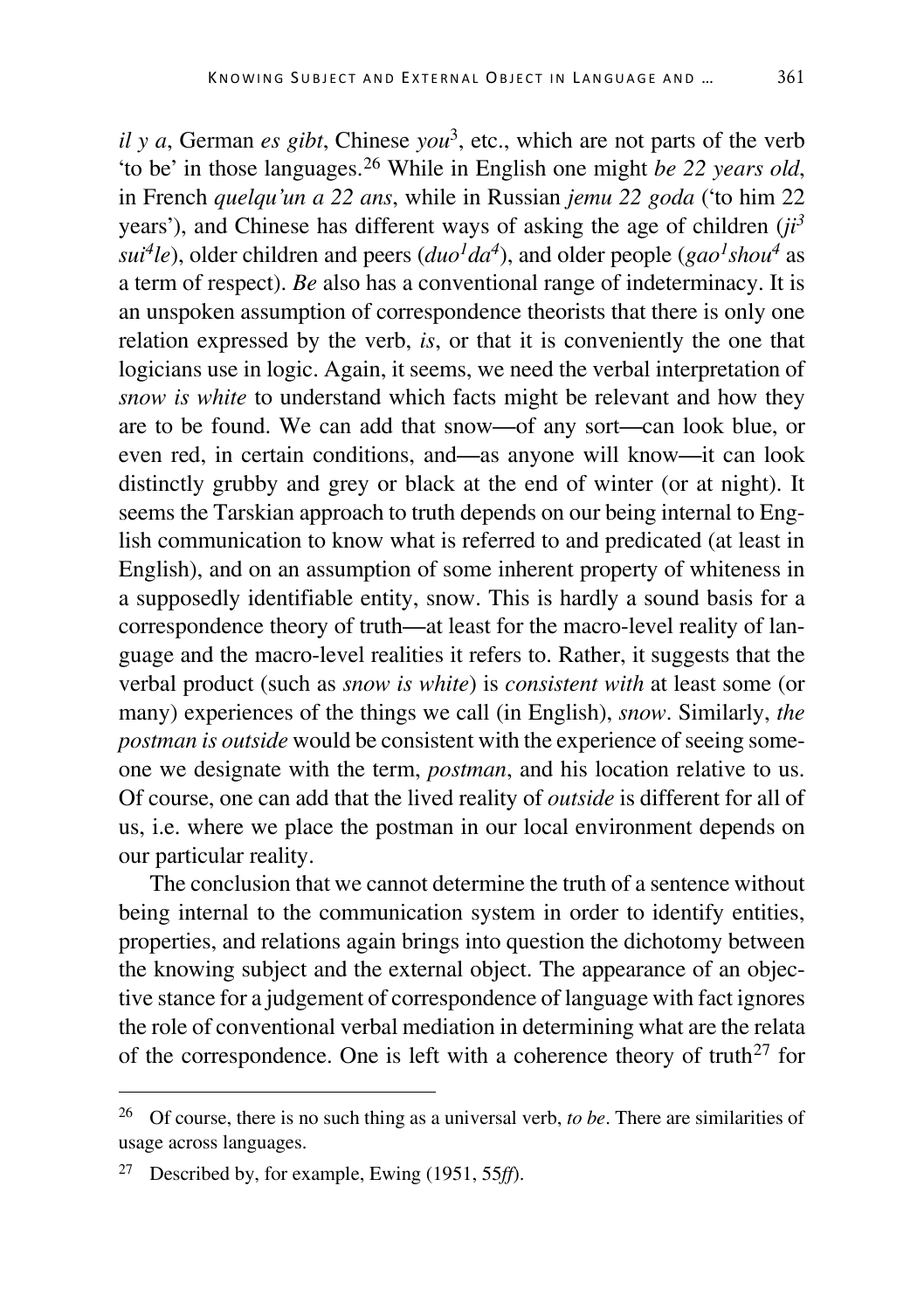natural languages and language analysis. Furthermore, the view that language determines the nature of our everyday reality implies that we must reverse the standard doctrine that meaning implies truth. Rather, what we consider to be truth implies meaning, because we cannot assess the coherence of a statement with our model of reality without knowing the meaning of the statement and how it contributes to our model of reality.

### **6. Conclusions**

We have questioned the dichotomy of the knowing subject and external object in the cases of the speaker-participant and the linguist-observer/language analyst. In the case of the speaker-participant, the objective stance of the speaker as a knowing subject towards the signal message is an appearance created by cognitive processes as part of our representation of reality. Whether acting as a sender (with awareness of one's own verbal productions) or as a receiver of verbal signals/messages from others, one must be 'internal' to the communication process; our awareness of language depends on verbal associations, cognitive processes, and the construction of speech which are well beyond individual control, and which are acquired from and consistent with one's language community. The 'knowing' of the knowing subject is a product of those processes and the integration of the individual into a complex totality. That is, the speaker or analyst is neither 'unique', nor 'external'; they are integrated into both the communication process and into the language community on which they are dependent for verbal understanding and activity. Language products as we know them are not 'external objects' but the creations of cognitive processes.

The focus on the objective stance of the speaker-participant is a concern with the verbal behaviour of the individual dissociated from the activity of the individual as a part of a social body and from the socially acquired and non-conscious verbal associations and processes in the brain. All verbal processes are connected to other sets of constructs of the perceptual world, memories, concepts and attitudes. The objective stance, itself in need of closer analysis, allows a representation of the comparison of verbal constructs with non-verbal constructs, insofar as they can be disentangled. This could be seen as the assessment of truth for the individual at the macro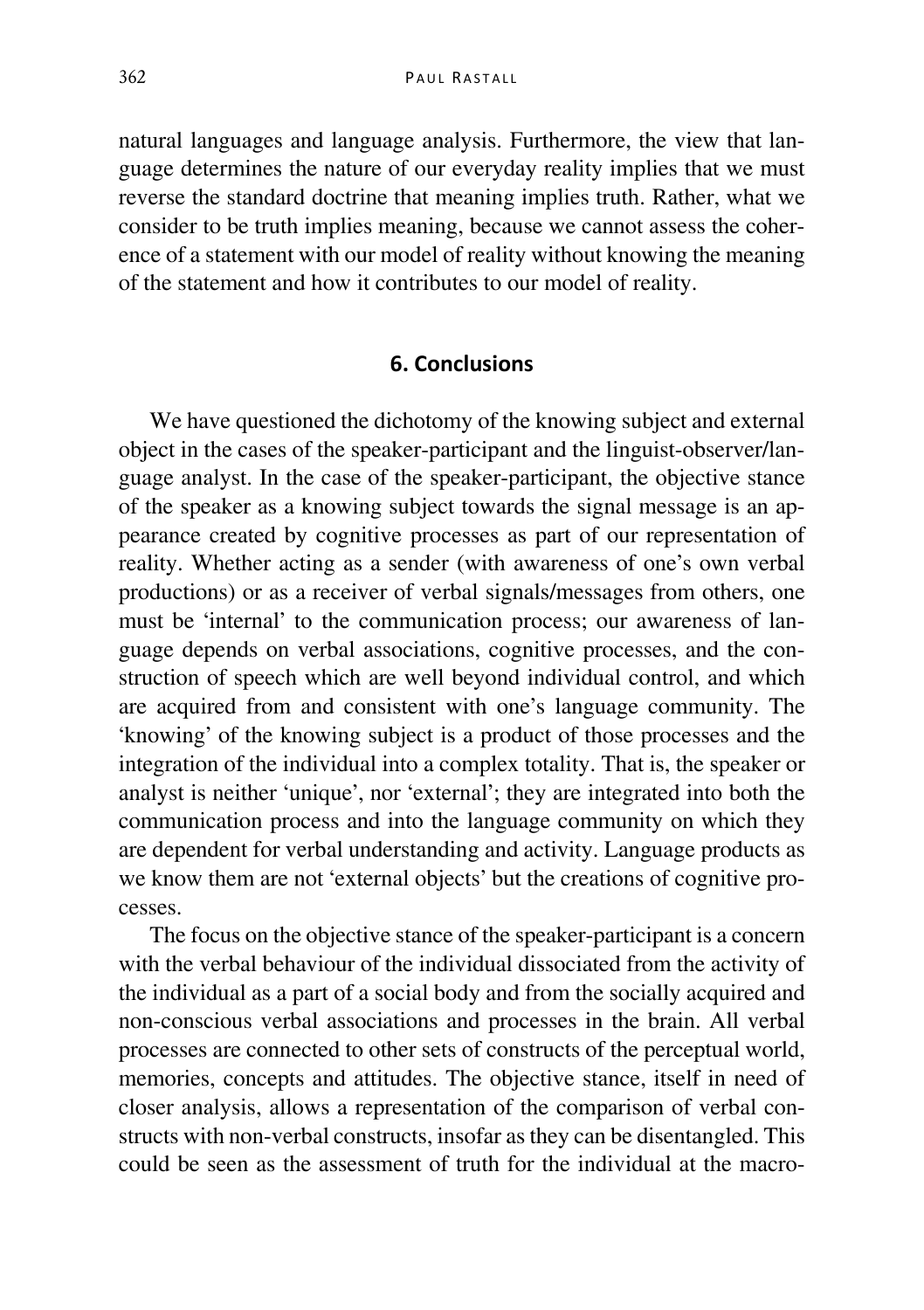level of conscious experiences. It is presumably helpful for our social orientation and behaviour.

In the case of the linguist-analyst, similar points apply. Language analysis is not possible unless the language analyst (as knowing subject) is internal to the communication process for the construction and recognition of verbal signals and messages with similar cognitive processes to those of speaker-participants. The objective stance of the language analyst is to that extent illusory. The selection of theory and methods as well as the selection of relevant observations allows a basis for rational discussion, but those selections themselves—i.e. the determination of which parameters of communication are relevant, and which theories and methods to select—are themselves matters of long-term training and subconscious preferences. They can be justified inter-subjectively as appropriate, but cannot be regarded as leading to 'ultimate' truths about the nature of language. The descriptions and explanations of analysts are constructs for the understanding with claims to reasonableness, but indefinitely many perspectives are possible on the same sets of data- as Saussure (above) pointed out.

Furthermore, the macro-level understanding of language is concerned with linguistic reality as it appears to us and the focus is on the language of the individual, rather than on language as a communicative mechanism of the social totality. In looking at natural language statements from the perspective of truth, philosophers have underestimated the conventionality of language and the latitudes of indeterminacy of natural languages involved in the interpretation of sentences, and hence the assessment of their truth. The allegedly objective stance of the philosopher seeking truth as a correspondence of language with fact is again that of the knowing subject observing an external verbal object and comparing it with states of affairs and entities in the non-verbal world (or comparing reified verbal objects for consistency). At least for natural languages and their macro-level appearances in the form of sentences, philosophers, like linguist-observers, are internal to verbal communication for the recognition and construction of verbal products. But the recognition and construction of verbal products involves the implicit application of arbitrary conventions for the reference of linguistic signs and allowance for their indeterminacy of reference. What we regard as snow or white is not simply a matter of facts about the world; what we regard as snow or white involves a large measure of verbal convention and indeterminacy. We thus arrive at truth as it appears to us from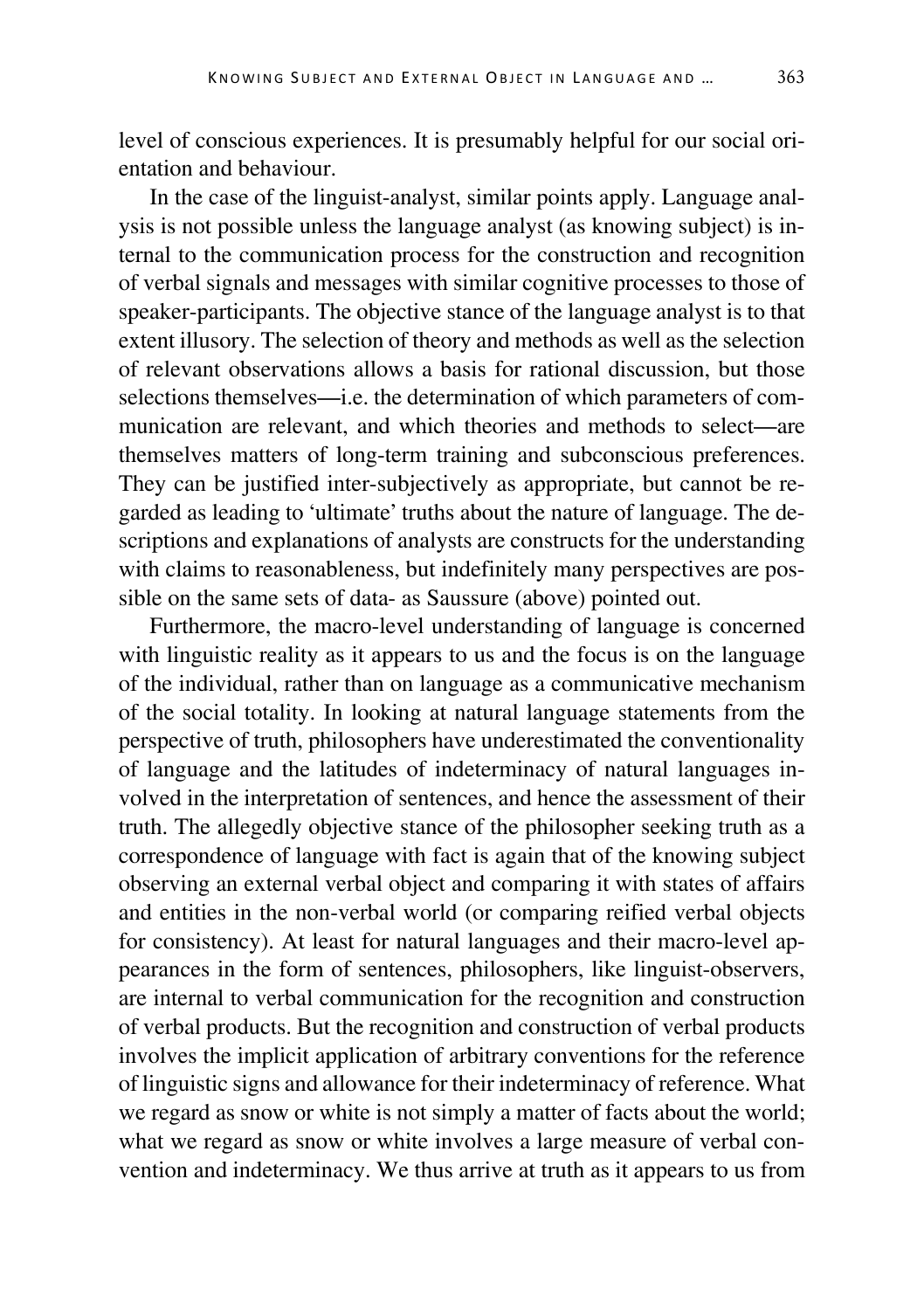a range of perspectives; but that truth is a matter of consistency of appearances within a given language community, not correspondence with fact at least for natural languages. If this is correct, then the linguist's claim to scientific objectivity is greatly undermined, and a coherence theory of truth is needed. That is, the 'scientific' status of linguistics cannot rest on a correspondence theory of truth, as it currently does. Its alleged objectivity is illusory. (See also Rastall 2011 for discussion of this point from a different perspective.) A coherence view of truth for our macro-level everyday purposes and in a 'model dependent reality' implies that our notion of truth is dependent on meaning; i.e. our informational model of reality. Hawking and Mlodinow (2010, 216-217) explain 'model-dependent realism' as follows for physical and perceptual systems:

According to the idea of 'model-dependent realism'...our brains interpret input from our sensory organs by making a model of the outside world. We form mental concepts of our home, trees, other people, the electricity that flows from wall sockets, atoms, molecules, and other universes. These mental concepts are the only reality we can know. There is no model-independent test of reality. It follows that a wellconstructed model creates a reality of its own.

Our verbally constructed reality in communication can also be considered a model which can be compared with other models for coherence in terms of its state and predictions. Thus, *Snow is white*, Burns' description of a fieldmouse, Mulder's (1968) description of Chinese phonology, or Popper's *Objective Knowledge* are verbally constructed realities that can be compared with perceptual and other verbal constructs for consistency in multiple dimensions. In everyday practical interaction, that test of consistency applies 'in normal circumstances' for the language under consideration (like boiling point at standard temperature and pressure). 'Coherence' might be seen in terms of 'resemblance' or 'tolerance'—sameness in a relevant respect. Hume's (1748/1968: 192*ff*) account of our sense of constancy of the world and the need for the explicability of change is similar, and also implies a comparison of mental with sensory models. This position implies (as does that of Hawking and Mlodinow) that we may improve or correct our models, but we can never escape models for the understanding (of language or anything else), although Popper's idea of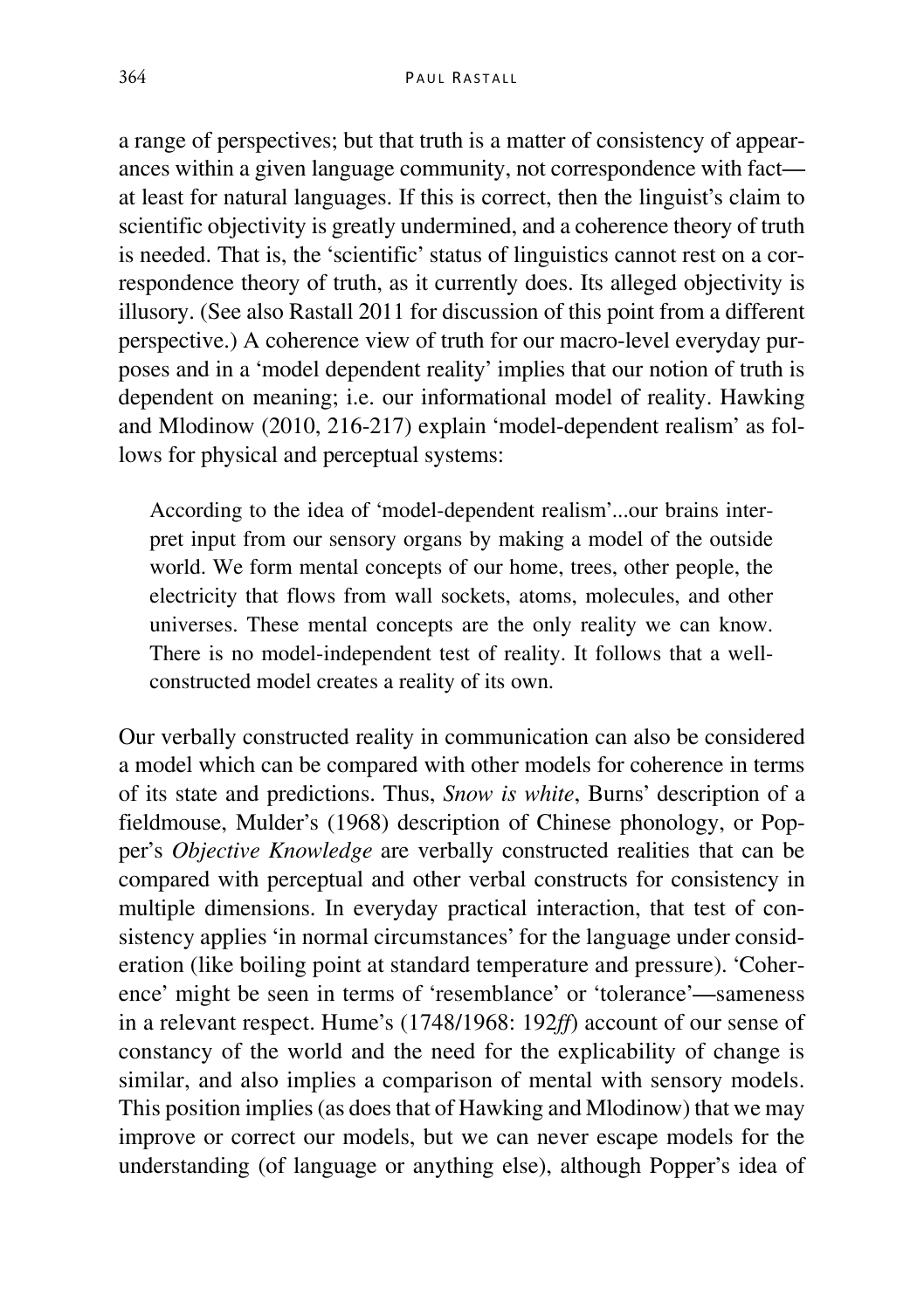intersubjectivity provides a further test of coherence with a wider community of thought.

Above we compared human communication with that of ants. Are humans just very complex (and rather self-important) ants? At the least, we should give more attention to the role of language in the totality of human communities and organisation, and to the position of the individual as a component in that totality. That implies a dynamic relationship in which a sense of reality is created in multiple dimensions through a combination of verbal and perceptual experiences with verbal and non-verbal associations and expectations in the internal models. This is a form of 'reality as interaction' (Rovelli 2015, 18). That sense of reality in each individual allows the integration of the individual into the social totality. [28](#page-26-0) The linguist's (or language analyst's) job would then be to find coherent accounts of that dynamic.

#### References

- AYER, A. J. (1974): *Language, Truth and Logic* (first published 1936). Harmondsworth: Pelican.
- BERKELEY, G. (1910): *The Principles of Human Knowledge* (edited by T. J. McCormack), first published 1710. Chicago: Open Court.
- BLOOMFIELD, L. (1933): *Language*. New York: Holt, Rinehart and Winston.
- BRADLEY, F. H. (1897): *Appearance and Reality* (2<sup>nd</sup> ed.). London: Swan, Sonnenschein.
- BRONOWSKI, J. (1979): *The Common Sense of Science*. Cambridge, Mass.: Harvard University Press.
- BÜHLER, K. (1934): *Sprachtheorie*. Jena: Fischerverlag. (Translated as *The Theory of Language*, 1990 (trans. D.F. Goodwin), Amsterdam: Benjamins.)
- CARR, D. (1999): *The Paradox of Subjectivity*. Oxford: Oxford University Press.
- COOK, W. A. (1971): *Introduction to Tagmemic Analysis*. New York: Holt, Rinehart and Winston.

<span id="page-26-0"></span> <sup>28</sup> This view is consistent with the idea that consciousness is an 'emergent property' and the brain's representation of its activity to itself as part of a connected single totality; this would address the so-called 'paradox of subjectivity' ably discussed by Carr (1999) in the work of Kant and Husserl. The subject 'in the world' and 'for the world' are parts of a single totality.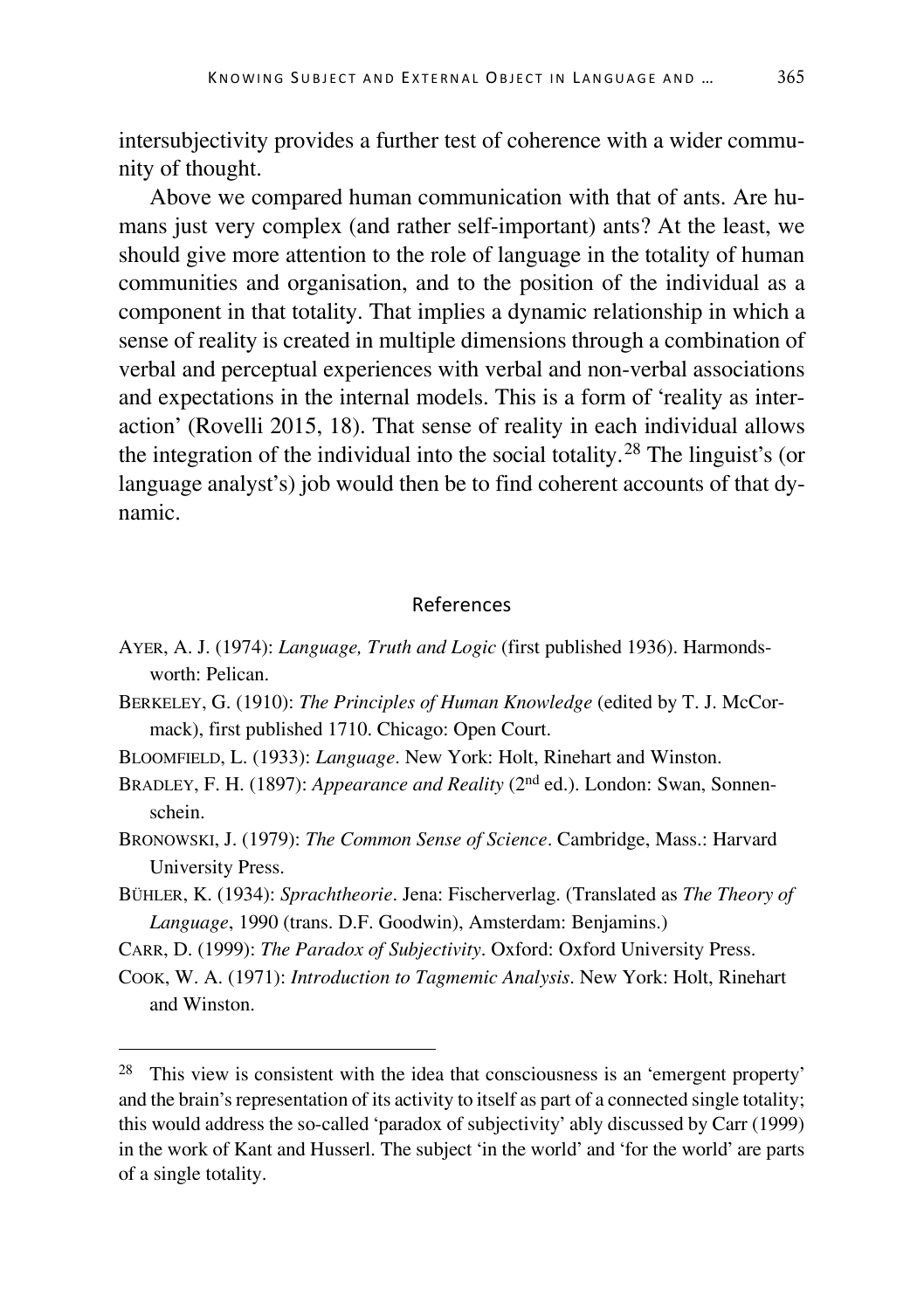- DAVIDSON, D. (2005): Radical Interpretation. In: Richard, M. (ed.): *Meaning*. Oxford: Blackwell, 220-233.
- EAGLEMAN, D. (2015): *The Brain; the Story of You*. Edinburgh: Canongate.
- EWING, A. C. (1951): *The Fundamental Questions of Philosophy*. London: Routledge and Kegan Paul.
- FRANCK, E.T. *et al*. (2017): Saving the Injured: Rescue Behaviour in the Termite-Hunting Ant *Megaponea Analis*. *Science Advances*, vol. 3/4.
- HARRÉ, R. (1976): *The Philosophies of Science*. Oxford: Oxford University Press.
- HARRIS, R. (1973): *Synonymy and Linguistic Analysis*. Oxford: Blackwell.
- HAWKING, S. & MLODINOW, L. (2010): *The Grand Design*. London: Bantam.
- HJELMSLEV, L. (1953): *Prolegomena to a Theory of Language* (trans. F. Whitfield). Madison: University of Wisconsin.
- HUME, D. (1968): *A Treatise on Human Nature*, vol. 1 (first published, 1748, introduced by A.D. Lindsay). London: Everyman.
- JACQUET-PFAU, C. (2015): *Le gris* (préface de P. Claudel) in the series *Dictionnaire de la Couleur- mots et expressions d'aujourd'hui (xxe-xxie siècles)*. Paris: CNRS.
- JOHNSON-LAIRD, P. (1983): *Mental Models*. Cambridge: Cambridge University Press.
- JOHNSON-LAIRD, P. (2006): *How We Reason*. Oxford: Oxford University Press.
- KINTSCH, W. & VAN DIJK, T. A. (1983): *Strategies of Discourse Comprehension*. New York: Academic Press.
- LAKOFF, G. & JOHNSON, M. (2003): *Metaphors We Live By* (first published 1980). Chicago: University of Chicago Press.
- MARTINET, A. (1989): *Éléments de linguistique générale*. Paris: Colin.
- MULDER, J.W.F. (1968): *Sets and Relations in Phonology*. Oxford: Oxford University Press.
- MULDER, J. W.F. (1989): *Foundations of Axiomatic Linguistics*. Berlin: Mouton.
- MULDER, J. W. F. (2005). Beyond Realism. In: Mulder, J.W.F. & Rastall, P. (eds.): *Ontological Questions in Linguistics*. Munich: Lincom, 71-102.
- POPPER, K. R. (1972a): *The Logic of Scientific Discovery*. London: Hutchinson.
- POPPER, K. R. (1972b): *Objective Knowledge*. Oxford: Clarendon.
- QUINE, W. VAN O. (1961): *Word and Object*. Cambridge, Mass.: MIT Press.
- RASTALL, P. (2000): *A Linguistic Philosophy of Language*. Lewiston and Lampeter: Mellen.
- RASTALL, P. (2003): Connectedness. *La linguistique* 39(1), 35-46.
- RASTALL, P. (2006a): *The Power of Speech*. Munich: Lincom.
- RASTALL, P. (2006b): Language as Communication, Pattern, and Information. *La linguistique* 42(1), 19-36.